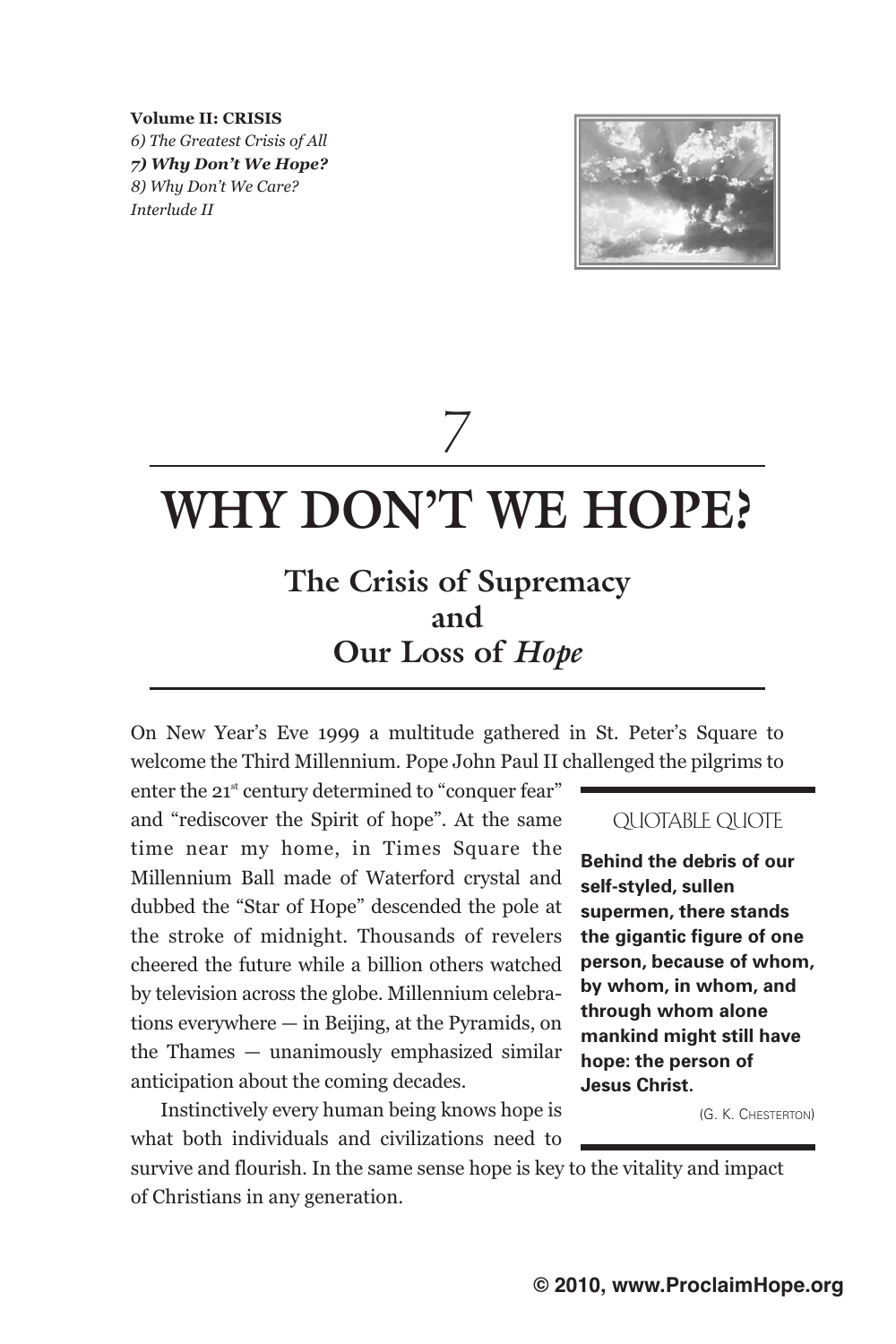However, if not grounded in a comprehensive vision of Christ — if not shaped by everything He is, seated on His throne — every promising outlook we profess can quickly dissolve into uninvited *crises* of hope. Our one reliable refuge against every onslaught of hopelessness and despair is our bedrock conviction about the inexhaustible riches of His supremacy (Eph. 3). Whenever diminished hope overtakes a believer, it is usually a sign of a far greater challenge: *the crisis of supremacy.*

But there's also good news each time hope is shaken! The experience can bring a blessing *if* the setback drives Christians to re-examine what we really believe about the glory of God's Son — and *if* in turn this wakes us up to all the hope we are meant to have because Jesus is Lord.

So, what is the state of hope in the Church today? Let's find out by surveying four vital topics:

- **• Everyone's critical need for hope and its role in our survival.**
- **• The loss of hope within our generation and how this impacts Christians.**
- **• The loss of hope** *inside* **today's Church and three major sources of it.**
- **• The need for Christians to take seriously this struggle for the soul of the Church.**

# **Everyone's Critical Need for Hope** *(Psalm 102:1-22)*

Philosophers suggest there are at least three seminal issues everyone must confront to find deeper meaning for their lives:

- What must I *know*?
- What ought I to *do*?
- What may I *hope*?

In many ways, our answer to the third question precludes our response to the other two. It is *hope* that sets the agenda for both our "knowing" and our "doing". Life's priorities are determined mostly by what lies ahead, where we believe we are going and how we expect to get there.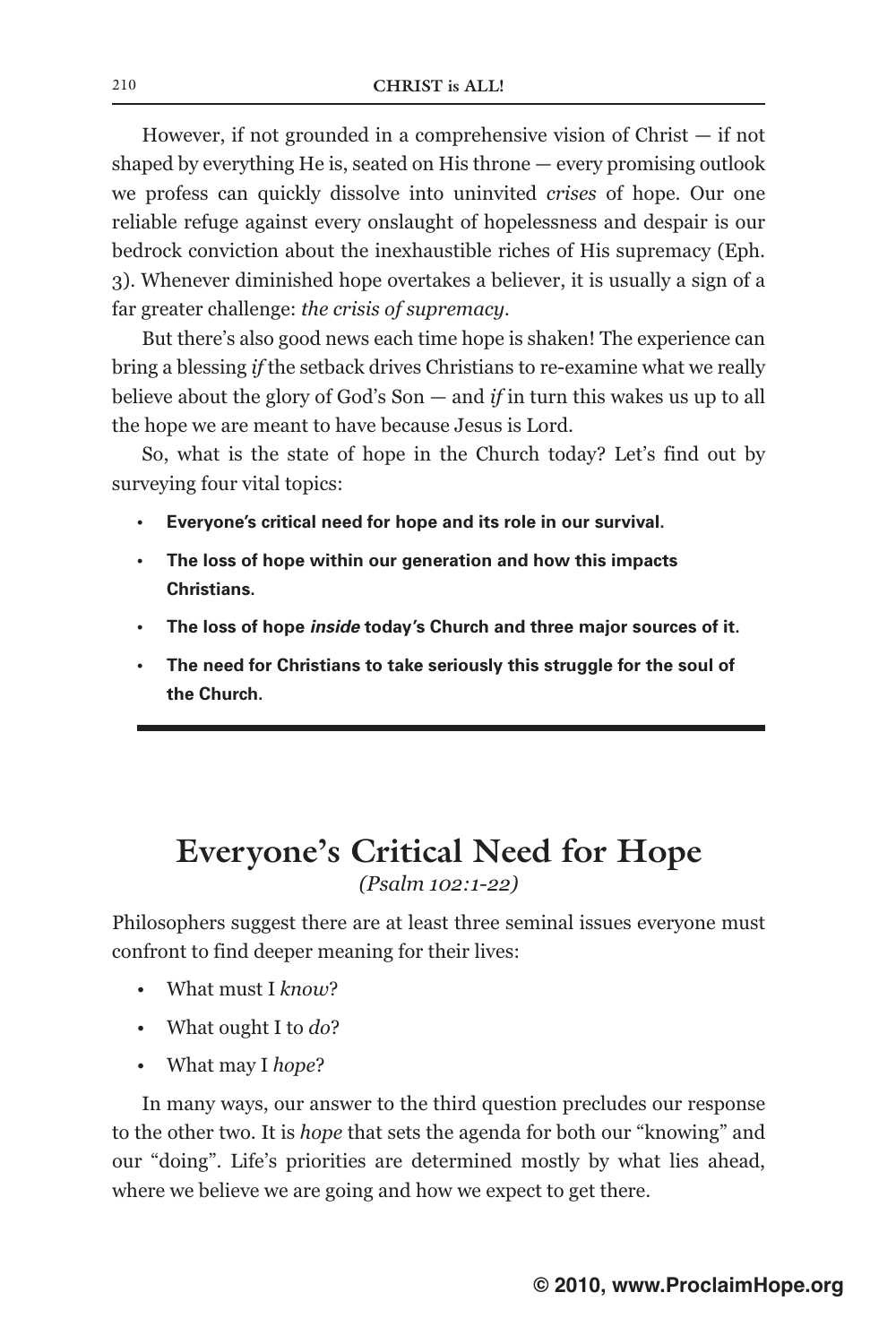### **THINK WITH ME … What is the relationship between hope and human survival?**

When coalition forces liberated Iraq from the brutal tyranny of Saddam Hussein, they found millions of traumatized people debilitated by years of ruthless indoctrination, fearful of severest reprisals, paralyzed by a reign of terror involving death squads and unspeakable tortures, and ground down by abject poverty. Without hope many Iraqis initially were unable to act rationally much of the time, or to care about others' needs, or to respect others' property. *U.S. News* concluded a special report with an insight that, frankly, applies to all peoples: "In the end, the ultimate therapy for a traumatized nation is a hopeful personal vision of the future."

#### QUOTABLE QUOTE

**The way we conceive the future sculpts the present, gives contour and tone to nearly every action and thought through the day. If our sense of future is weak, we live listlessly. Much emotional and mental illness and most suicides occur among men and women who feel that they 'have no future.'**

(DR. EUGENE PETERSON)

History teaches that not only in Iraq but in every nation the ability to believe in the future separates growing civilizations from dying ones. Only where hope exists can meaningful life be sustained, whether for nations or for individuals. Without hope one can lapse into everything from lethargy to bitterness to mind-numbing gloom. There's a predisposition in human nature that demands we anticipate something better to come. We all need something to look forward to, something that holds promise of more than we have yet experienced. This is no less true for every *Christian*.

Thoreau wrote that humans "live lives of quiet desperation" where hints of happy expectations quickly fade. Agnostic philosopher Bertrand Russell cynically concluded shortly before his death: "There is a darkness without. And when I die there will be darkness within. There is no splendor, no vastness anywhere, only triviality for a moment, and then nothing." Jean-Paul Sarte confessed the same despair: "I've discovered I'm alive, and the thought of it sickens me." How many of *us* at one time or another hear ourselves asking: "Is this all there is to life? Is this as good as it will get?"

By comparison Viktor Frankl, who studied Jewish prisoners in German concentration camps, wrote *A Man's Search for Meaning.* In it he documents the resilient power of "*hope-fullness*". What made the difference between those who survived and those who perished, he found, was often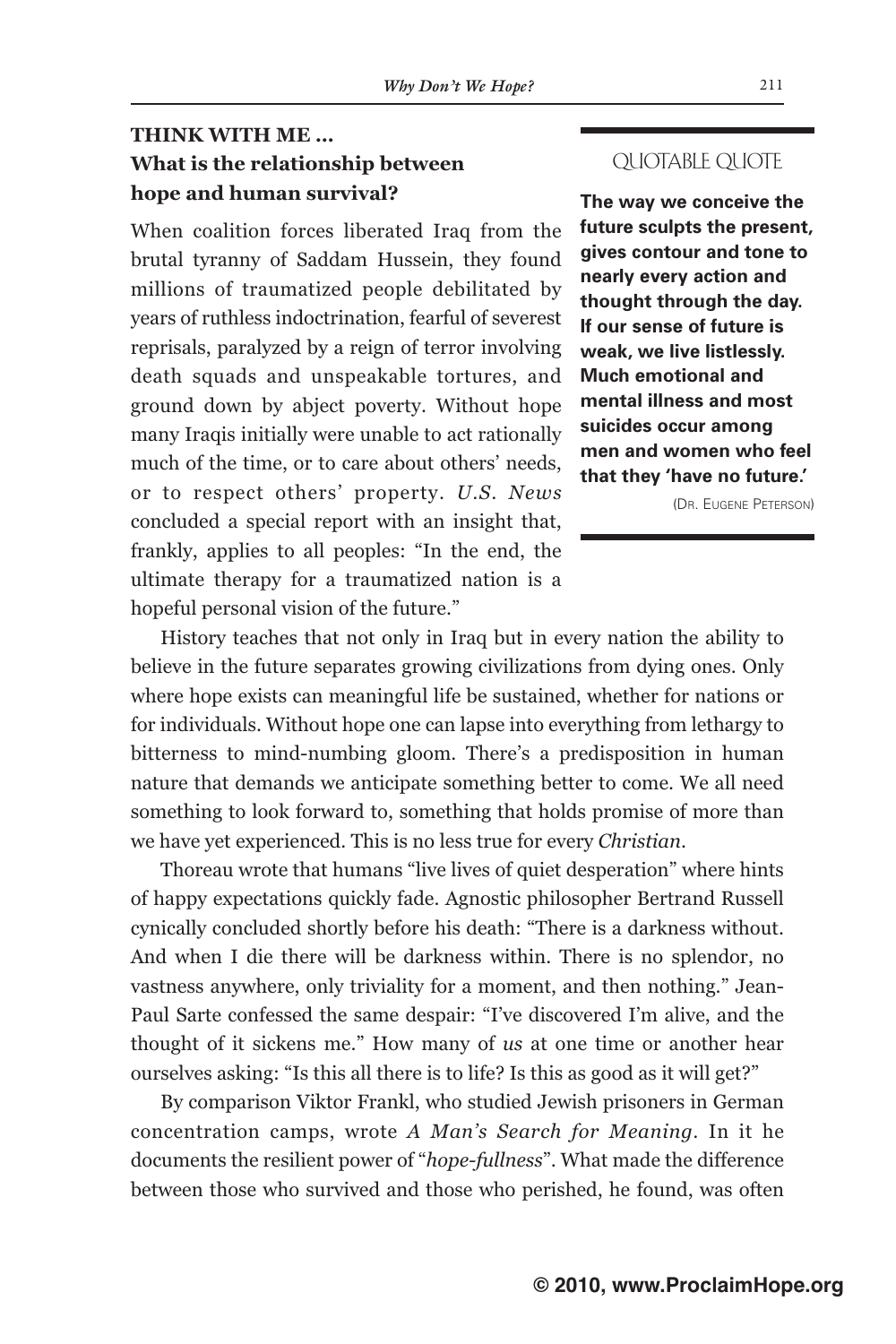the degree of hope they nourished. Those who prevailed through horrible trials did so primarily because they were convinced there was "something beyond the barbed wire to live for, something to look forward to, something to go home to."

Many times followers of Jesus face the same tug of war between hope and disillusionment. In determining the outcome for *us* the magnitude of our vision of the Sovereign Savior proves most decisive.

This was clearly the case with Russia's brilliant  $19<sup>th</sup>$  century novelist, Leo Tolstoy. As much as anyone he exhibited how spiritual survival for Christians requires a good dose of hope. His writings were acclaimed far and wide. He was lavished with the trappings of fame. But through it all Tolstoy endured a secret nightmare of depression. More than once he threatened suicide. At one point he imagined himself abandoned in relentless confusion — someone lost in a forbidding forest who must forever wander, with no way out. His personal crisis of hope came down to one unavoidable question, as he put it: *"What's next?"* He agonized about whether any larger purpose for life could transcend his fleeting accomplishments.

Finally the years of torment began to lift as he turned back to his Christian roots. He rediscovered that all along, deep inside, one truth had preserved him from total despair. From childhood he had clung to a deepseated conviction that God was "there". This gave Tolstoy an unshakable prospect: If he chose to seek the Lord, the Lord would be found. He did not postpone the seeking. He encountered his Savior afresh. He began again with Jesus as Lord. This hope led to his survival on every level. And subsequent generations have benefited from the spiritual insights of his later writings.

So, if we need hope to survive, what does that tell us about the condition of the current generation?

# **The Loss of Hope for Our Generation** *(Ephesians 2:1-3, 12)*

Probably no previous generation has been as preoccupied with the future as citizens of the 21<sup>st</sup> century. "Future shock" has become the normal experi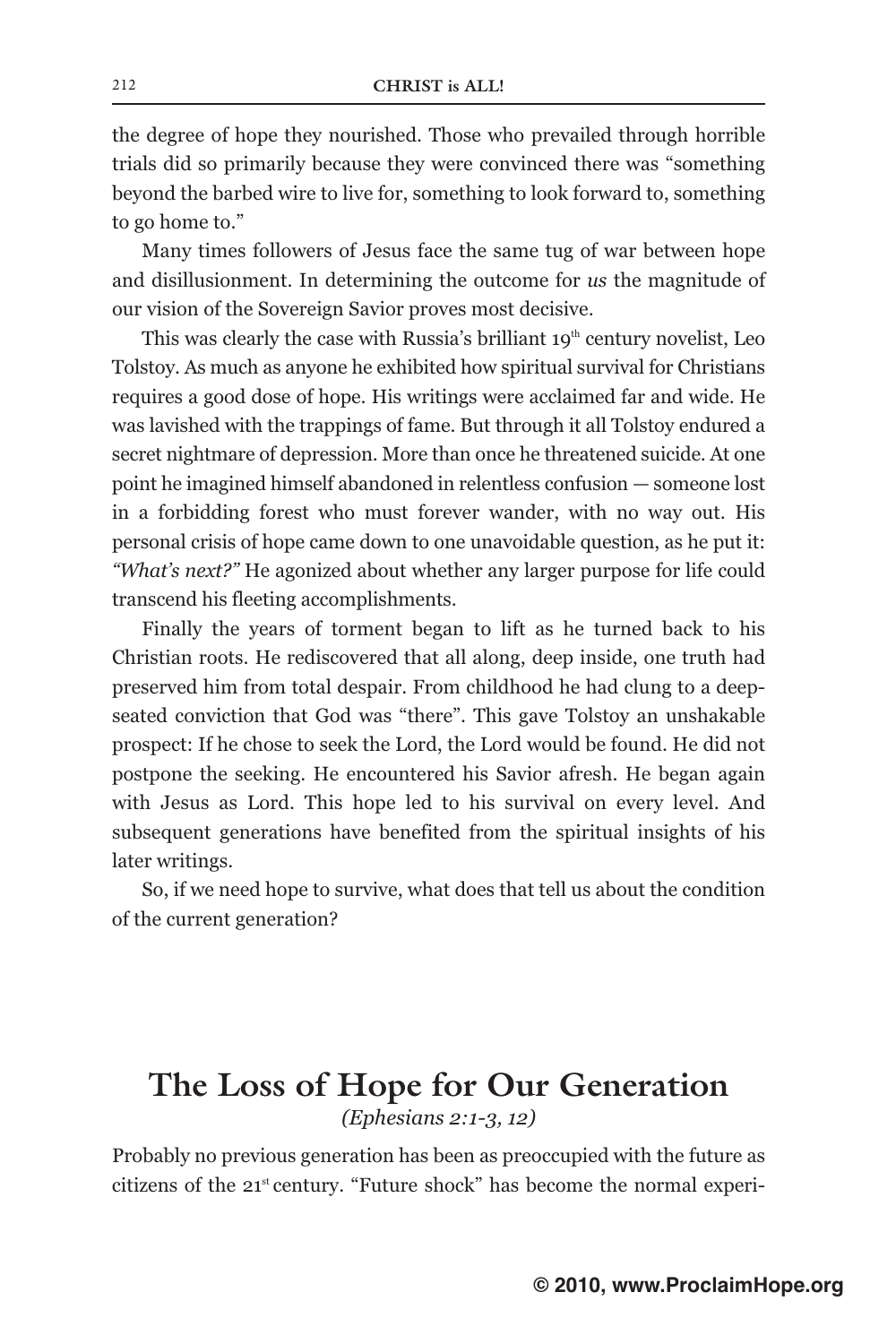ence of those caught up in the advance of unfettered technological innovations. NASA's space explorations tease the imagination with images of "Star Wars" adventures just ahead. The promise of impending medical breakthroughs, leading to increased quality and longevity of life, keeps us dreaming of healthier tomorrows.

However, buoyancy over breakthroughs bogs down for many who face fruitless attempts to fulfill cherished expectations. A vague dread descends upon us, a fear of pursuing dreams that will ultimately deceive and disappoint. Shakespeare's Macbeth said it well for both Elizabethans and multitudes of moderns: "Tomorrow, and tomorrow, and tomorrow creeps in its petty pace from day to day…. It is a tale told by an idiot, full of sound and fury, signifying nothing."

#### **THINK WITH ME …**

#### **What is responsible for today's disappearance of hope?**

Above every other explanation, the Bible is clear that humankind is deprived of lasting hope simply because we are *dead* in sin and *dead* to God (Eph. 2). Psalm 7 recognizes that "he who is pregnant with evil and conceives trouble gives birth to disillusionment" — to shattered dreams. And yet it is often the nature of sin to keep us defiant, seeking self-made solutions with an arrogance that God critiques like this: "You were wearied by all your ways, but you would not say, 'It is hopeless' " (Isa. 57).

Depraved at heart, corrupt in affections, selfseeking in relationships, fearful over death, enslaved to forces of darkness and candidates for God's everlasting wrath  $-$  this is the pitiful pit from which humankind cannot extract itself. If, as psychologists tell us, "melancholy" overtakes people who've lost the ability to imagine a better future, who suspect that life is absurd and will never meet their deepest longings, then *all* of us must succumb eventually.

Adding to the universal plagues of spiritual lostness, unprecedented adversities have ambushed the last few generations, piercing hope to its core. The  $20<sup>th</sup>$  century witnessed the crumbling of a host of novel "pseudohopes" — extraordinary projections masquerading as whole new beginnings for the human race. Instead of finding promised foretastes of "Paradise

#### QUOTABLE QUOTE

**How does one dare to propose the way of trust [or hope] in the face of raw, undifferentiated heartache, cosmic disorder and the terror of history?**

(BRENNAN MANNING)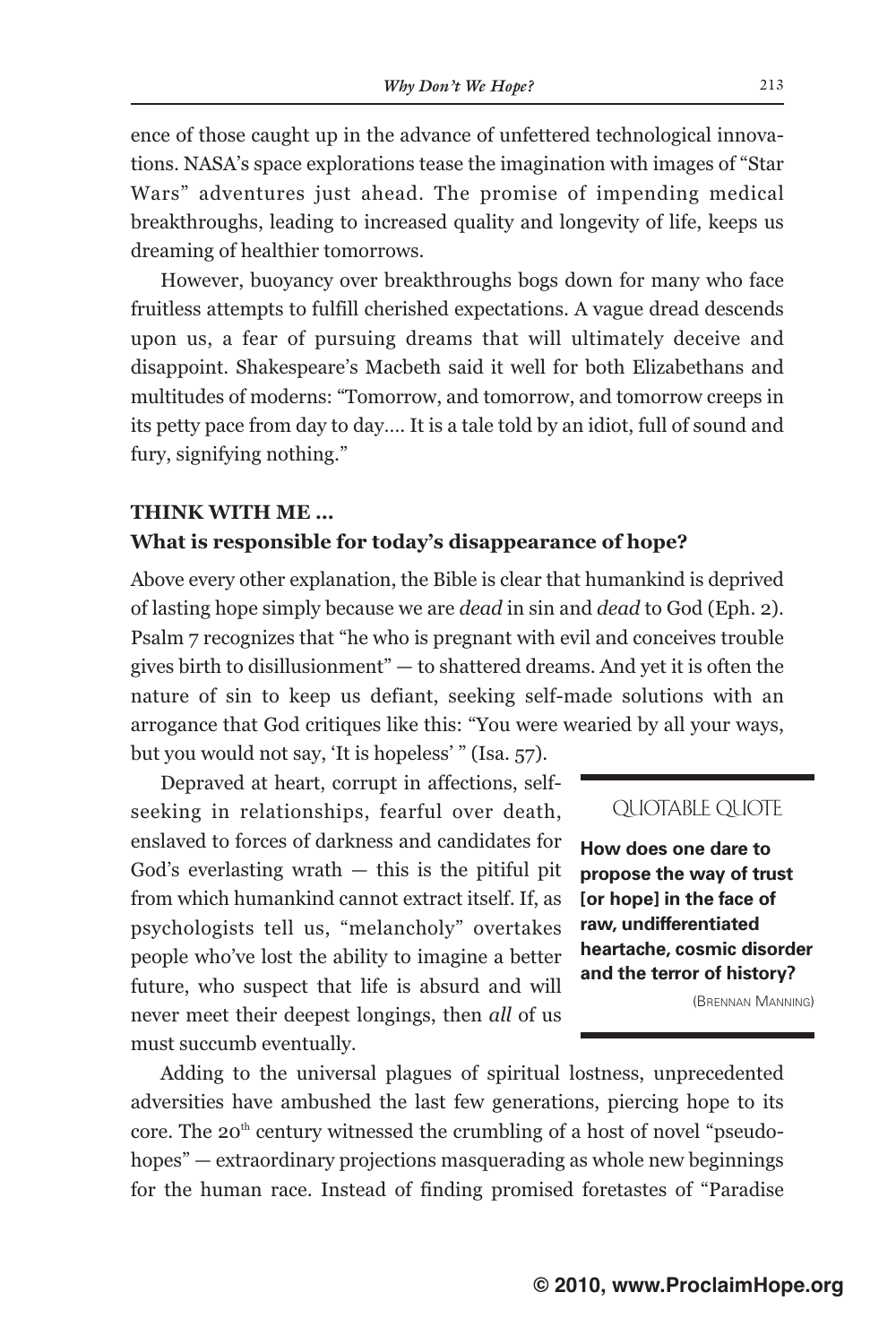Reclaimed", however, the 1900's regularly descended into battlegrounds over deceptive, humanistic utopias. Deficient, even demonic, worldviews competed with one another for the allegiance of nations: communism, socialism, fascism, totalitarianism, along with scientism, secularism, fanatical Hinduism, radical Islam. Each deadly dream unraveled in tragic ways, not the least of which took the form of two World Wars followed by a paralyzing Cold War standoff. In the words of Alexandar Solzhenitsyn, the 20th century became "what previous generations would have called '*Apocalypse*' ".

False fulfillments embedded in alluring Western materialism left many people ambivalent. A *New York Times* best-seller *Affluenza* called rampant consumption an "all-consuming epidemic" negatively affecting health, wealth, economy and environment and monopolizing our citizens with elusive promises that never seemed to match their hype. Not a few found that a sense of super-abundance fostered unanticipated *fear* — fear over how material blessings of such a magnitude simply could not last much longer.

#### QUOTABLE QUOTES

**Hopelessness is hell literally. God made us creatures for whom hope is life, and whose lives become living deaths when we have nothing good to look forward to.**

(J. I. PACKER)

Christians, unfortunately, have not escaped these forces unscathed. Hope has taken a beating for us as well. Many believers, though prosperous, remain inwardly empty and confused. "We're so *blessed* we're *stressed!*" someone put it. Overwhelmed, overcommitted, oversold, overextended, overactive. Clearly it is hard for disciples to anticipate greater Kingdom advances when they can hardly see past the relentless demands of daily routines.

On the flip side, multitudes of others have

succumbed to hopelessness in the midst of *want* — poverty, misfortune, disease, violence, oppression. Many could identify with the sign over the inferno in Dante's *Divine Comedy.* Written across every facet of their deplorable circumstances were the words: "Abandon all hope, all ye who enter here." A friend of mine attending a Yankees game in the Bronx saw near a main gate a homeless man holding up a large cardboard sign as fans filed past. He wasn't asking for a handout. The scrawled message simply said, "I have no hope." These past decades countless others like  $him - an$ estimated 40 million poor residing in the US alone, *many of whom are also*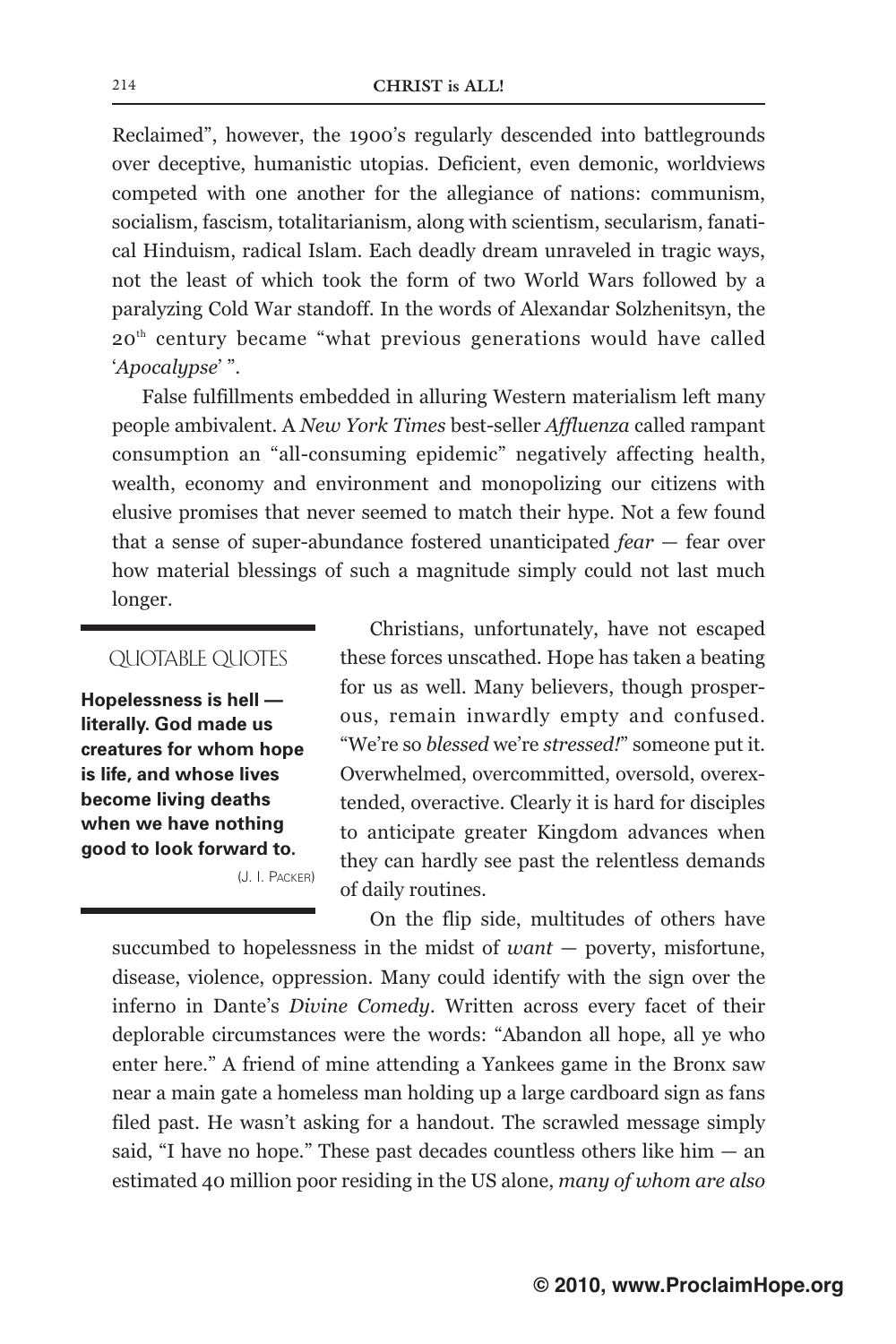*our brothers and sisters in Christ* — have been stripped of dignity and diminished by demons of doom day after day.

Our world is being slashed to pieces by waves of injustice, brutality, terrorism, poverty, racism, phantom affluence, perversion, epidemics and illusionary utopias. How do we convince people imprisoned in a canyon full of broken dreams to risk believing that some form of concrete, lasting hope still exists? Instead many say, "Eat and drink and be merry, for tomorrow we die," reminiscent of Paul's quote about pagans who lacked confidence about a victory over the grave (1 Cor. 15).

What does this have to do with the Church's crisis of supremacy? For the moment recall this: Paul wrote 1 Corinthians 15, the great "resurrection chapter", to challenge *Christians*, some of whom had bought into the fatalism of the wider culture around them. Would he need to address the same concern to modern-day American congregations? As we saw in chapter 6, there seems every chance he would.

#### **THINK WITH ME …**

#### **How does hopelessness hit us at the heart level?**

When you get right down to it, every modern expression of insufficient hope — whether for believers or unbelievers — hits at the heart level. The struggle may mask itself with a host of unsavory feelings that every human, including every *Christian*, knows all too well:

- Loneliness Panic Grief Fear
- Isolation Guilt Anger Anxiety

Gordon MacDonald reminds us that even Christians can lose personal hope due to the basic heartaches of life, such as when:

- marriages go sour.
- investments go "south".
- catastrophic illnesses overtake us.
- friends betray us or abandon us.
- youthful ambitions hit the wall of midlife limitations.
- someone we deeply love dies.
- our own mortality threatens us.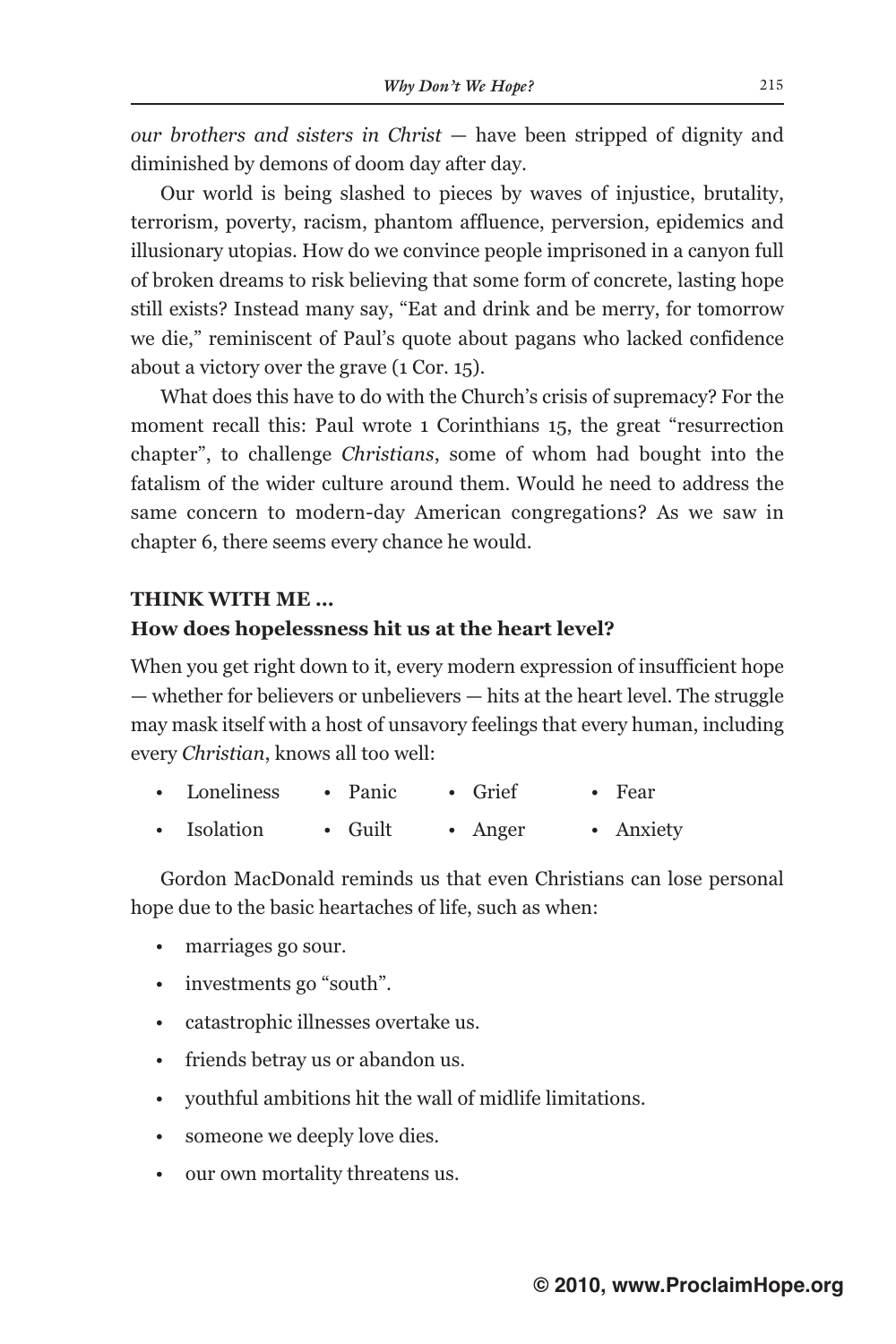#### QUOTABLE QUOTE

**To lose one's spirit of hope is a terrible thing, but it happens. And not to a small percentage of us, but to a huge percentage of us. Over and over again I get the feeling that I'm talking to people who have lost their vision, who have forgotten how to dream about a future in which there are growth, achievement in Kingdom purposes, and joy at the thought of meeting Jesus.**

(DR. GORDON MACDONALD)

Such setbacks can crush any of us at any moment. Without warning we can find ourselves anxious over irreversible results of past actions; or bewildered with the disintegration of onceclose family relationships; or despairing over unbearable disappointments on the job; or disillusioned when life's circumstances cut off our best efforts to pursue long-held goals. This can hook a Christian's heart as well, challenging at the core what we say we believe about Christ's supremacy.

It should be no shock, therefore, that in a land inhabited by over 140 million citizens with *no* church participation whatsoever, swamped with pluralistic babblings about the divine, many have lost confidence. They doubt life holds any paramount purpose for them to pursue. Around us reside friends and neighbors who are, in the

words of Eph. 2:12 "without God and without hope". As C.S. Lewis noted, "futility" is the legacy for those who have lost a sense of personal "utility". Hopelessness is all that remains for those to whom a divinely orchestrated destiny appears to be permanently impossible.

#### **THINK WITH ME …**

## **Why do the world's crises of hope impact** *Christians* **even harder?**

At the end of the day, every heart-level crisis of hope is fundamentally *spiritual* in nature. That's why Christians, despite a saving relationship with God's Son, can't expect to remain immune to feelings of "perplexity" (2 Cor. 4), or times when we also "despair of life" (2 Cor. 1). This world of our pilgrimage is a mine field of disillusionments. As they do every other human being, attacks of angst can threaten the believer.

On top of this, Jesus' followers frequently find themselves taunted with *additional* misgivings uniquely experienced by saints — troubling questions pagans would never even think to ask. For starters, in the midst of every difficult challenge the world faces, Christians must come back to foundational issues of faith, such as: Does God's Word promise tangible triumphs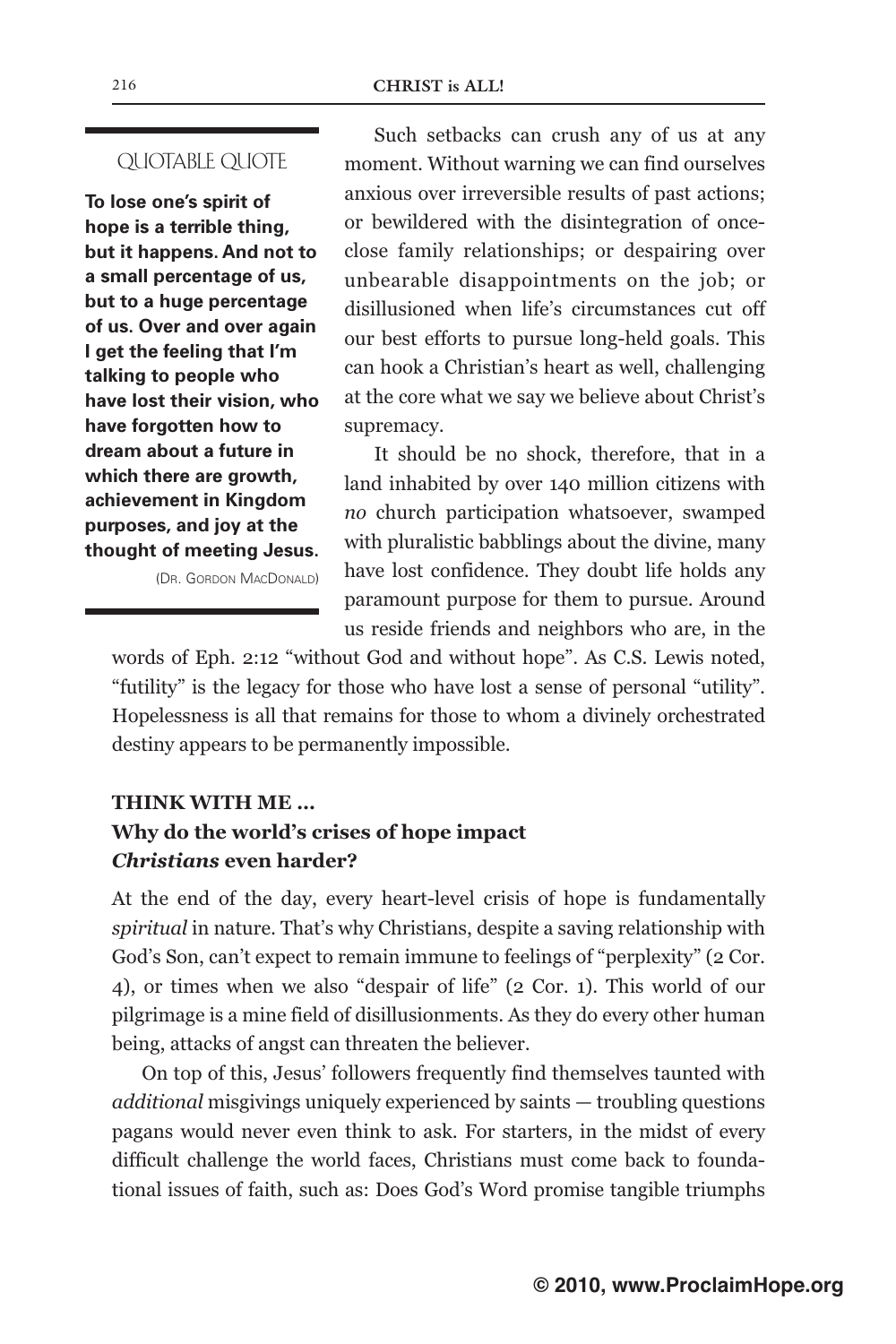through His Son that I can anticipate at this moment with *confidence*? Even if it does, is Christ ready to deliver on those promises any time *soon*? Is He actively shaping my future right now, or just watching it unfold? Will He empower me to prevail and sail, even when the storms of life overwhelm me? Will His supremacy make any *practical* differences in the midst of my most despairing circumstances?

Now I ask you: What Muslim, or Hindu, or hedonist do you know who feels it necessary to address at this level such personal questions about hopefulness?

When it comes to dispersing disillusionments, the answers given by too many Christians may ring just as hollow as that of unbelievers. Buying into the same futile fears that plague our whole generation, many disciples approach uncertain futures exhibiting little noticeable contrast with the response of secularists, New-Agers or Buddhists. We may be credited as "survivors" but still retain little testimony as "thrivers". Too many of us hear the daily news, cast its pessimistic resignations with stained-glass language, and bring it *inside* the Church, into our daily walk with Christ, only to undermine both our personal confidence toward God as well as our message of hope to each other.

1 Peter 3 puts itthis way: "But in your hearts set apart Christ as Lord. Always be prepared to give an answer to everyone who asks you to give the reason for the hope that you have." Even pagans should be so impressed with the boldness of our forwardlooking faith in Jesus that they regularly require us to define it for them. The compelling courage they observe in us should intrigue them to beg us to explain how we keep going.

#### QUOTABLE QUOTE

**You can't read the number of Puritan sermons I've read and not confront the central question of those sermons:** *your mortality***. The Puritans knew that this life doesn't go on forever, and that you need to live your life in the shadow of eternity. It's frightening to confront your own mortality. Studying the Puritans made me confront what we try so hard to avoid in this society. But it confirmed in me the sense that there needs to be an eternal hope.**

(DR. HARRY S. STOUT)

The implications of this are huge. Any *loss* of hope inside the Church wounds our witness outside the Church. It guts the credibility of our claims to a deeper spirituality. It significantly paralyzes our mission to neighbors and nations. It reveals to the world that our vision of God's Son is too small. In turn, our message about the Kingdom unravels into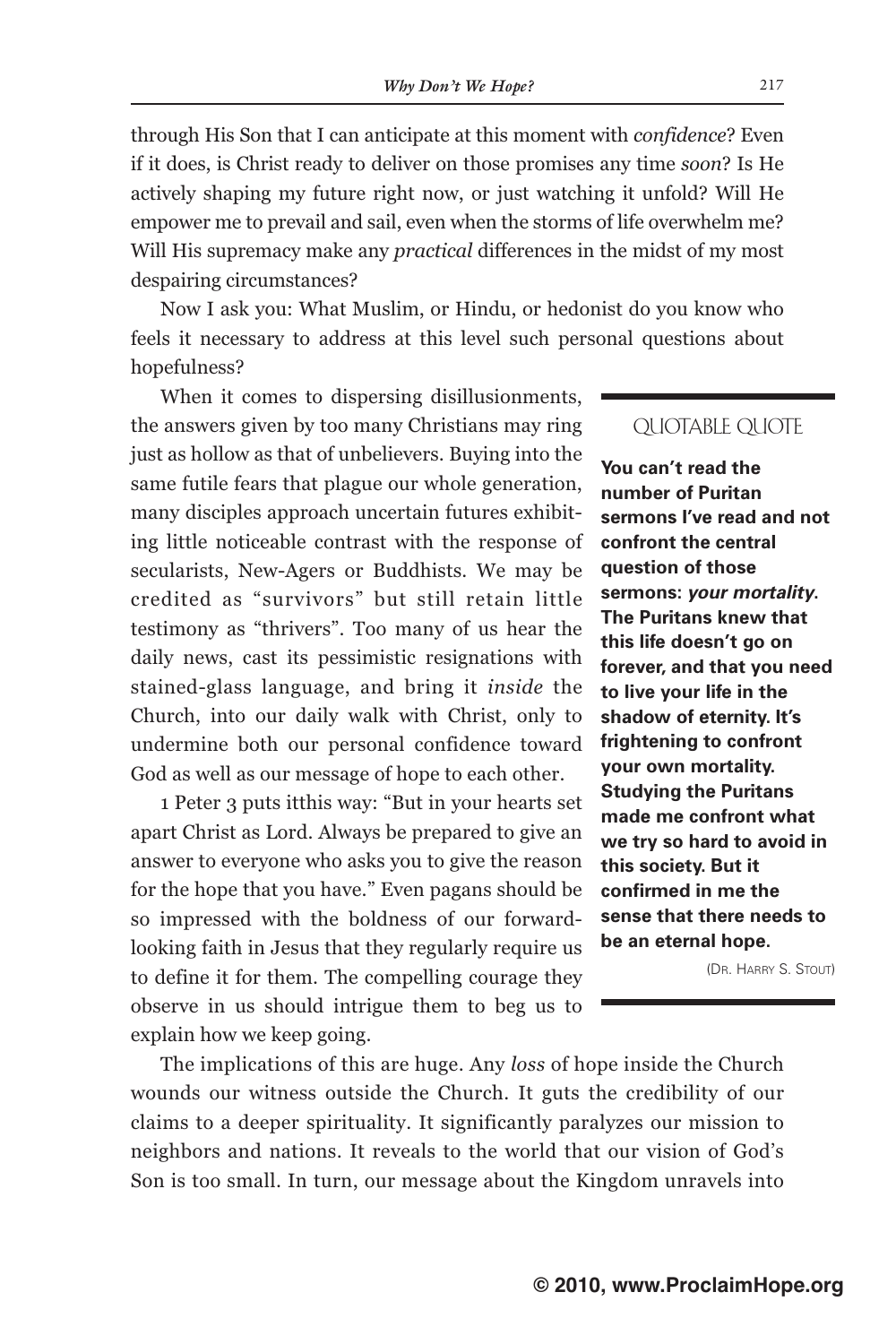little more than meaningless mutterings.

But it's the demise of hope originating inside the Church that creates our greatest challenge.

# **The Loss of Hope** *Inside* **the Church** *(Hebrews 3:1-8, 12-14)*

Christian demographers such as Ray Bakke tell us that of all the major barriers to reaching the world's cities for Christ, ninety percent are found *inside* our churches, not outside. These hindrances include such things as lack of holiness, Biblical illiteracy, avarice and disunity. At the top of the list is what Bakke calls a *spirit of hopelessness* often originating from the pastors themselves (documented in studies of congregations in hundreds of cities on all continents).

The results of such studies indicate that urban challenges can seem too formidable for the Gospel to handle. Malignant forces — poor housing, injustice, addictions, crime — appear virtually unstoppable. Many Christians conclude incorrectly that few tangible evidences exist where the lordship of Jesus effectively turned the tide. His reign seems inadequate for the pressures city-dwellers confront, including gangs, drugs, pollution, noise, racism, substandard health care, inadequate housing and injustice. Cut-and-run becomes much easier as we pull back turtle-like and say to one another, in essence, "Let's just try to hold the fort until Jesus comes back again!"

This spirit of hopelessness reinforces other internal impediments to God's work in the city. Disunity among local churches is often the result of a vision of Christ's kingship so introverted that leaders become embroiled in debates over secondary concerns like worship styles or spiritual gifts. Controversies like these cripple our ability to find ways to serve Christ together to further His triumphant mission within our communities.

# **THINK WITH ME … How does a spirit of hopelessness show itself as** *spiritual paralysis?*

Harassments of hopelessness aren't unique to the urban Christian experi-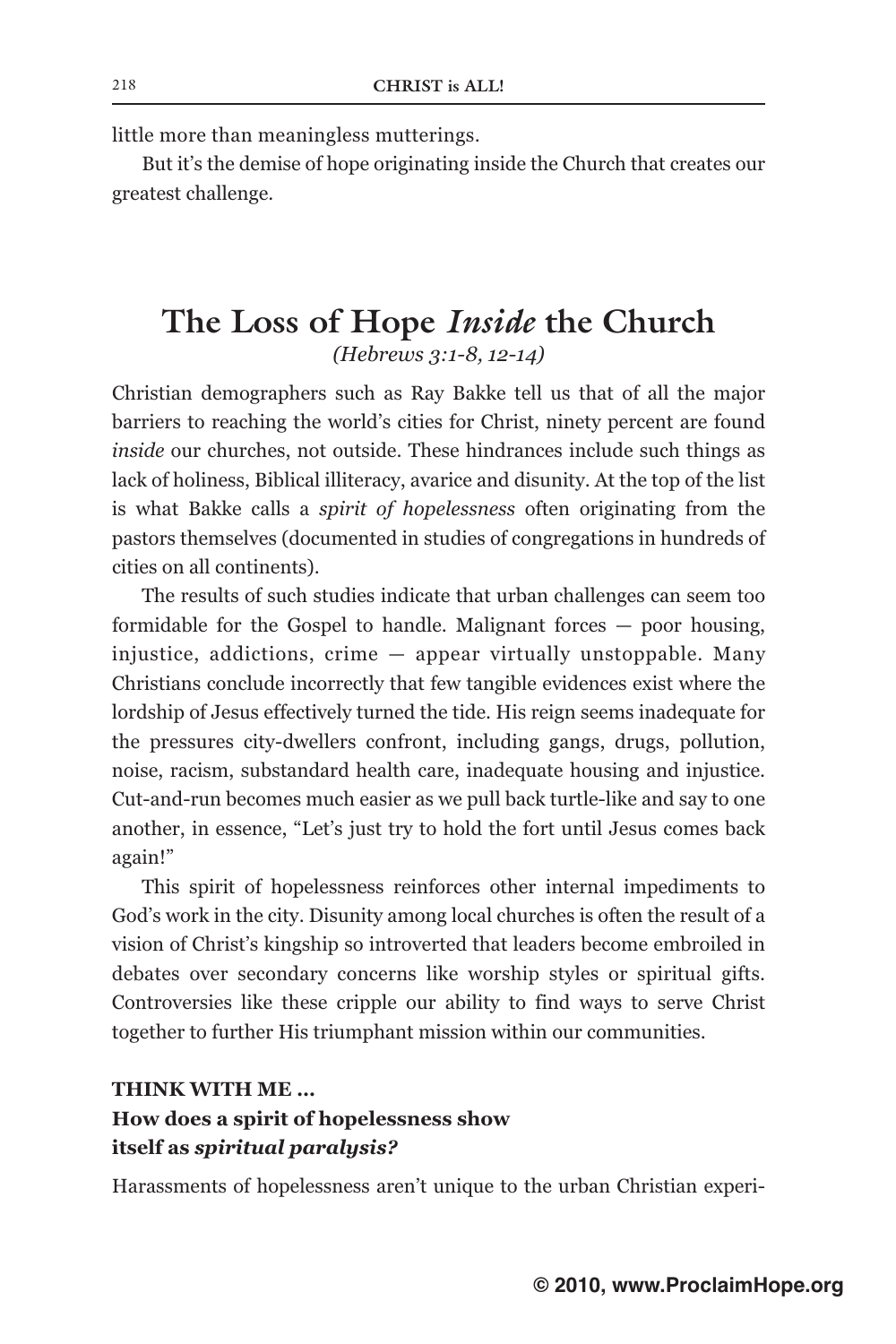ence, however. One poll documented that pessimism about the future of the Christian faith in America was expressed by over 80% of all U.S. pastors. Not a few clergy indicated anxiety that non-Christian religions and New Age

spirituality would increasingly dominate national life. Even more disturbing, one of America's largest Protestant denominations verified by its own studies that *depression* is the biggest problem among its pastors — a more debilitating challenge than church conflicts or marital difficulties. And most of these leaders were found in *suburban* churches.

As all of this illustrates, Christians who lose hopeful hearts inherit a huge handicap — a kind of *spiritual* paralysis. When part of a person's physical body is paralyzed, that individual may have commendable ambitions, but often to little avail. The common frustration of paralytics is that they feel trapped by an inability to do with their bodies what their minds can visualize and what their hearts desire. Future options seem greatly limited. In the same way spiritual paralysis is a good diagnosis of a church's deadly disabilities caused by despair.

Paralysis takes hold when Christians, feeling powerless before the darkness in our culture, grow awkward about proclaiming Christ's kingdom where they live. Having experienced persistent times of barrenness and frustration, not infrequently through a variety of failed Christianly enterprises, we doubt things will ever improve. Dreams of meaningful service to Christ

#### QUOTABLE QUOTE

**When I stand to welcome the people to worship on Sunday morning, there are spouses who can barely talk.There are sullen teenagers living double lives at home and school.There are widows who still feel the amputation of a fifty-year partner. There are single people who have not been hugged for twenty years. There are men in the prime of their lives with cancer ...There are soldiers of the Cross who have risked all for Jesus and bear the scars ...What they need is a kind of joyful earnestness that makes the broken heart feel hopeful and helps ones who are drunk with trifles sober up for greater joys.**

(DR. JOHN PIPER)

elude us. For many it is not so much an issue of being *unwilling* to overcome previous heartbreaks but rather a sense of being *unable*. Tim Stafford calls some believers "the walking wounded". They are unhappy ghost-like disciples composed of the abused, the neglected, the lonely and the guiltladen whose endless neediness leaves them with empty hearts that nothing seems to fill.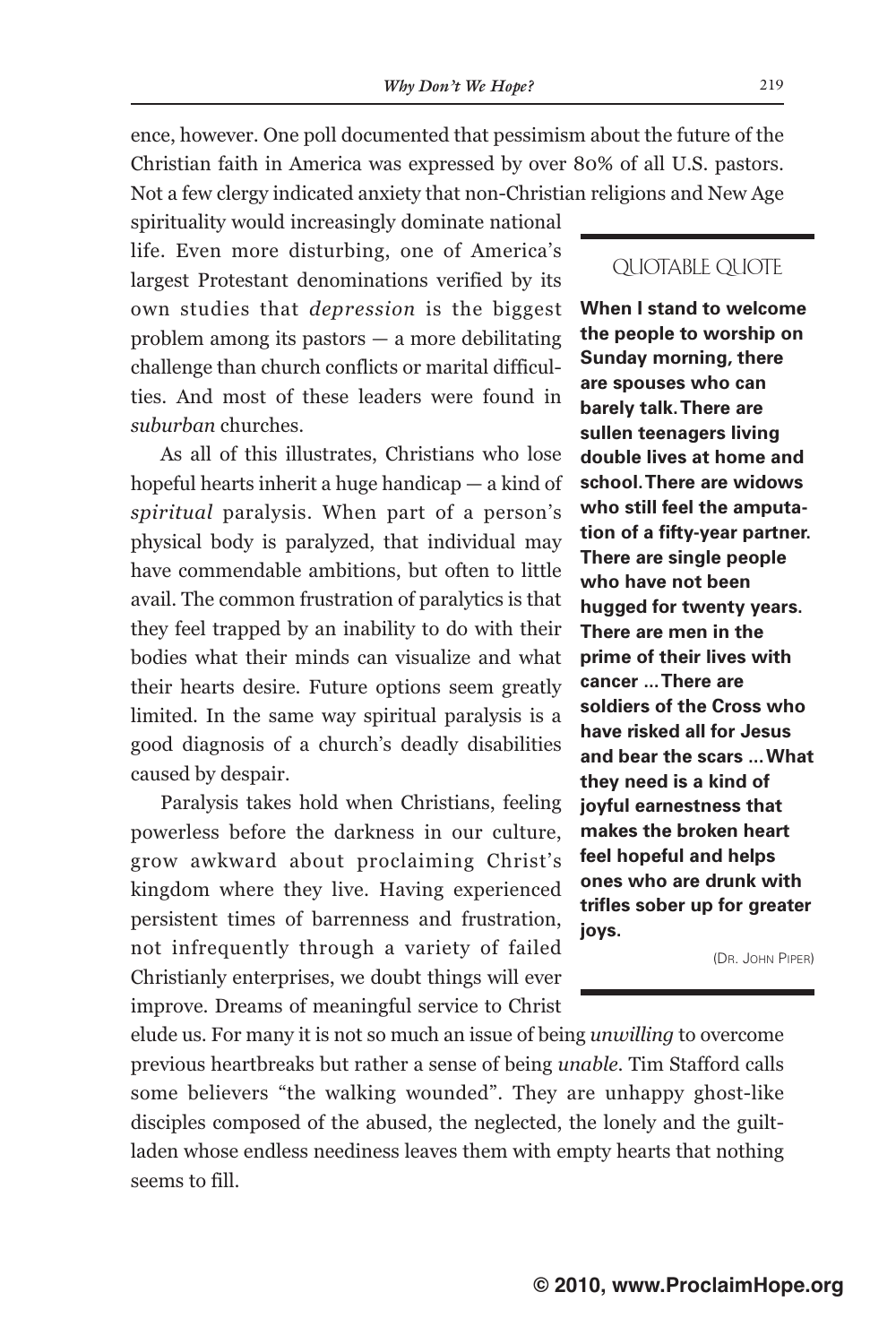Reduced to spiritual paralytics, we may dream big dreams of what we'd like to do for the glory of Christ. But little  $-$  personally or corporately  $$ seems to cooperate. Our strength feels unequal to the needs and opportunities around us. Grappling with the same disheartening challenges unbelieving neighbors experience, we pull back from the clear light of Scripture's teaching on the reign of Christ. We refuse to allow His bold claims to form our final interpretation on this "veil of tears".

To understand this phenomenon better let's explore three widely shared experiences of paralysis inside the Church: Busyness and fatigue, confusion over Christ's unfinished mission and disconcerting disappointments with Christ Himself. Ultimately all three boil down to a loss of Kingdom perspective rising from a crisis of supremacy.

#### **THINK WITH ME …**

#### **How does the evangelical "rat race" exhaust our hope in Christ?**

Let's be totally candid with each other. Too many times we evangelicals abandon persistent pursuits of Christ and His power to entertain the  $opposite - a$  frenetic, over-extended pace in church-related meetings, reflected in the plethora of announcements in last Sunday morning's bulletin. (Everything performed, of course, in Jesus' name!)

It's really quite disturbing. A closer look indicates we've constructed ministry schedules that actually pull us away from the joy of Christ-focused obedience to which Scripture calls us. Our calendars of churchly events have drained the vitality out of whatever sense of Christ's presence we once knew. Tempted to sample from the abundance of religious options around us, we have inflicted ourselves with spiritual exhaustion. As crazy as it sounds, we have depleted our enthusiasm for glorifying God's Son by how we've tried to *serve* God's Son. Then we wonder why church members protest a lack of time and energy to handle one more personal investment in the advance of His Kingdom.

It's all so tragic! Pressures from pious programming block us from a restorative rest in God. Christianly routines and rituals deflect us from pursuing the deeper implications of the promises Christ offers us. We allow this even though we know His word points toward the life-changing renewal for which we so desperately long. Instead we attempt to make up by our own efforts for blessings in Christ that *seem* no longer relevant, or adequate, or dependable, or workable — at least in our own experiences.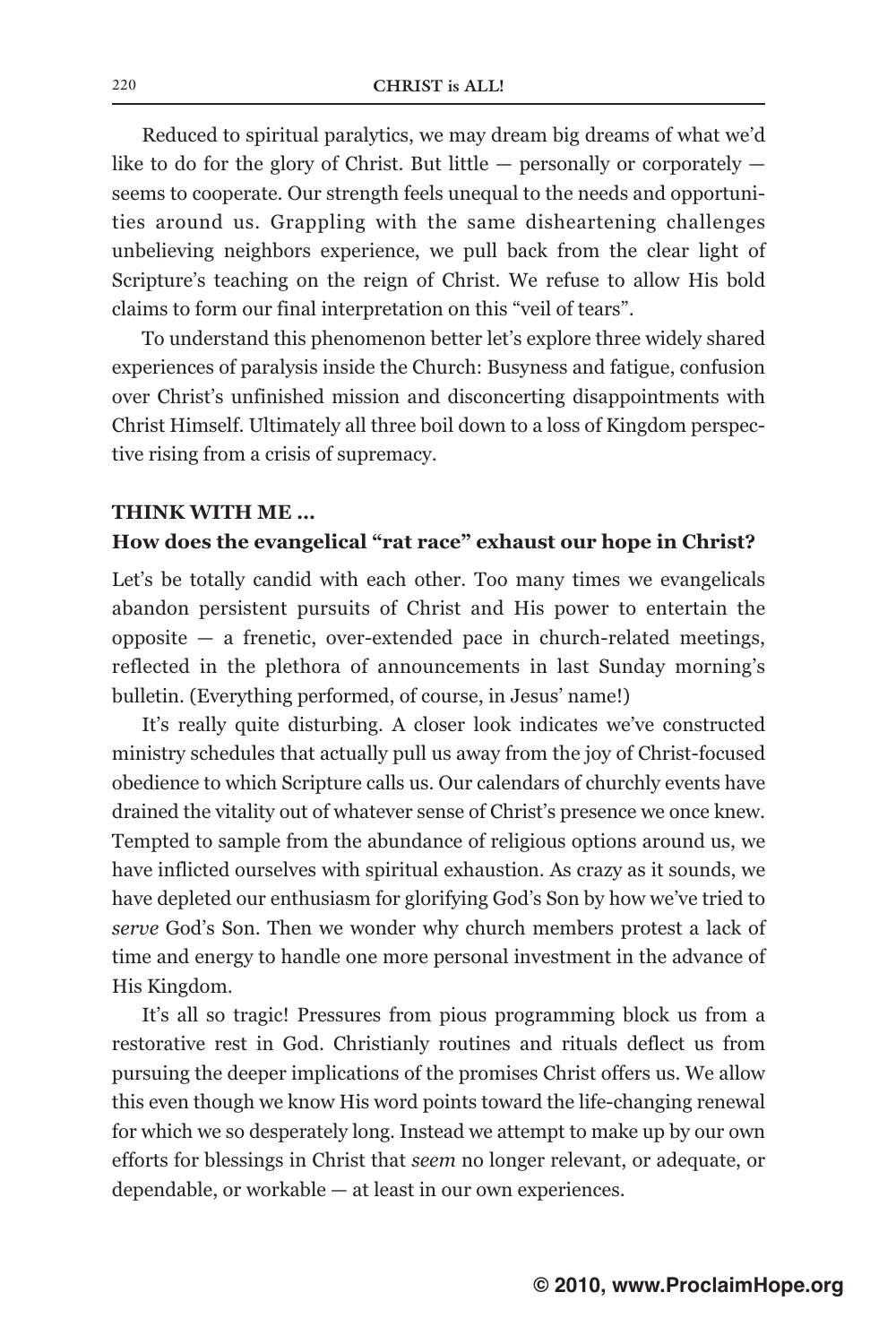Too quickly we fall into the same trap that stifled  $1<sup>st</sup>$  century Christians in Galatia province. Having begun in the Spirit, they ended up *trying* to perfect God's work by their own desperate activities for Christ, called "the flesh" by Paul. (Look at Gal. 3:1-5.) As a result they no longer embraced their Savior for who He really is, or for what He imparts, or where He leads. By self-sufficiency and self-reliance they denied the hope Christ's supremacy offered them. Consequently, Paul confessed he was "in travail" until Christ would be formed in them again (Gal. 4). Paul's labors to rally them back to the preeminence of Jesus caused him great personal pain (both physical and spiritual). But he knew otherwise they would miss out on God's Kingdom blessings.

I hear Christian leaders everywhere groaning under this wearisome burden, the oppression of over-busyness. They are desperate to escape playing the role of "chaplaincy to the rat race" (as Richard Lovelace describes it). Research indicates most pastors in America are asked to function in as many as 17 different roles to fulfill parishioners' expectations — from teacher, to counselor, to mediator, to business manager, to fundraiser, to cheerleader, to promoter!

Where did these mounting demands come from? Primarily, I suggest to you, from hopestarved parishioners. Lacking solid confidence that Christ is supremely sufficient to meet their needs, they have turned to their leaders demanding that *they* make up the difference. Yet none of us were ever meant to take over Christ's role as the sovereign in other saints' lives. Help bear their burdens? Yes. Eliminate their burdens? Impossible.

No wonder even clergy, wrestling with congregational frustrations and stresses, gradually lose hope in Christ for themselves. Eventually they succumb to disillusionment with the ministry, which evolves into a "hardness of heart" as a form of self-protection. In private conversations over the years scores have shared with me this sad outcome. Frankly, I've had to deal with the same battle in my own life more

#### QUOTABLE QUOTE

**The Church is born of hope and it is necessary to rekindle it** *today* **if we want to give new impetus to faith and make it able to conquer the world again. Nothing can be done without hope.When a person reaches the point of having no hope in anything, it's as if he were dead.To give hope to someone is the most beautiful gift that can be offered.**

(DR. RANIERO CANTALAMESSA)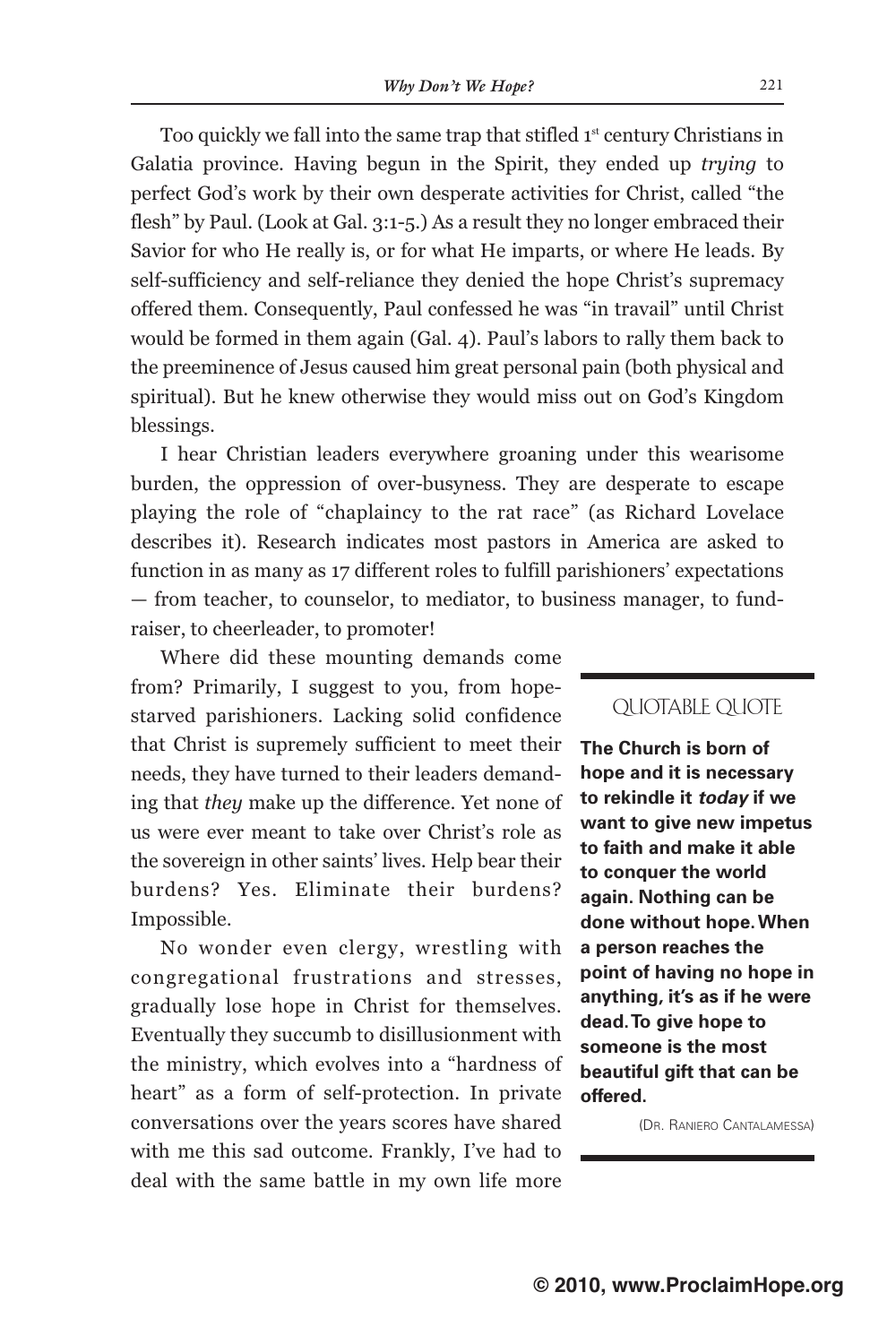than once and for the same reasons.

Recall the three foundational questions at the opening of this chapter:

- What can I know?
- What ought I to do?
- What may I hope?

Normally, activist-oriented Christians boast impressive answers to the first two questions. Most of us are confident about what Christians should *think* (our doctrinal positions are well-honed) and what they ought to *do* (our extensive curricula for discipleship bear witness to this). But do we have significant answers for the *third* and most important question? Are we abundantly clear about what and in whom our people may *hope*? Or about how *fully* they may hope in Him as Lord of all?

Furthermore, do we *consistently* feed those convictions to fellow believers? Do our Sunday schools and sermons and Bible study groups — as well as our counseling sessions, committee meetings, youth rallies and hospital visitations — *major* on making hope in Christ a prime issue? Are we doing everything we can to foster the fullest possible answers to "What may I hope?" for all whom we serve?

And are those answers faithfully magnifying the supremacy of the One in whom their hope must rest?

#### **THINK WITH ME …**

# **How has our hope in Christ been paralyzed by the magnitude of the task?**

World renowned mission strategist Ralph Winter speaks for thousands of hope-filled Christians when he exclaims that the Church is in "the final era of world missions". Favorable facts seem to substantiate his encouraging outlook. For the first time in history, based on resources and manpower alone, the task of planting the Christian movement within every remaining unreached nation and people group could be completed in one lifetime. In many places around the globe the Church is exploding numerically.

Yet despite such prospects, a major reason for loss of hope — again, a reason unique among Christians — relates to the task God has given us. Many are disabled with hopelessness because of their erroneous perception that world evangelization has *failed*. Numbers of believers are unsettled over what seems like overwhelming, inexplicable gaps — disturbing discrep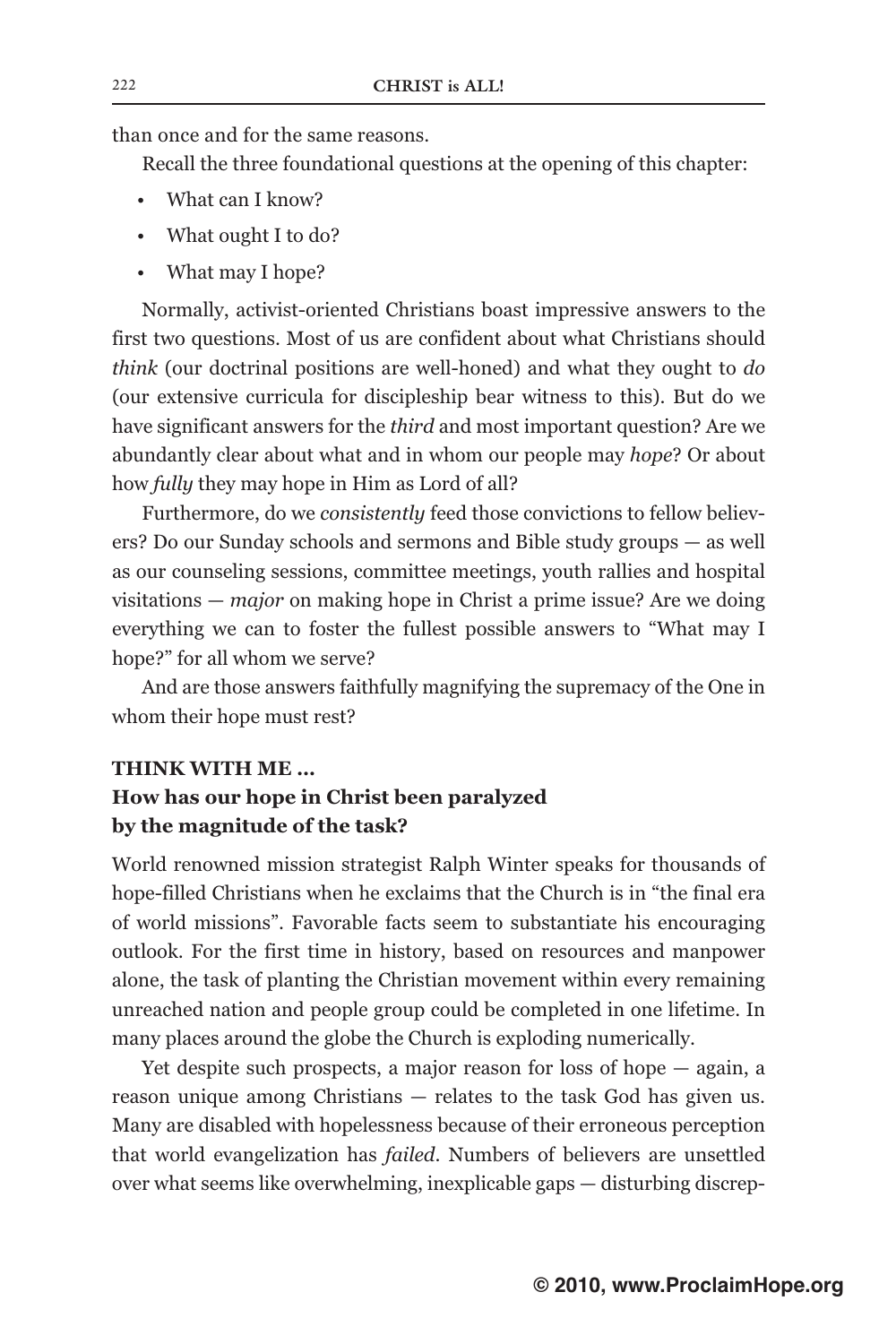ancies between what the Church claims about the outcome of Christ's mission to the world and what has actually been accomplished so far. Equally, they are stymied by the magnitude of what remains to be done.

After two thousand years of massive, sacrificial efforts, why does it seem we still have so far to go? Despite bold beginnings in the book of Acts, why have 67% of all humans from A.D. 30 to the present day never heard the name of Jesus (as documented by the *World Christian Encyclopedia*)? Where's the bright tomorrow for God's Kingdom in *that*? — or, by extension, for our *own* destiny? Quite honestly, it is hard to sustain hope in Christ and His supremacy for *personal* challenges when we conclude that the immensity and complexity of the larger mission is still too elusive.

*Billions* still have no one like them, near them, to tell them about the Lord Jesus. Should we not feel compelled to ask: Where has our King been the past two millennia? What are the evidences of His lordship in the face of what seems like so little advance? Where are signs that His Kingdom is triumphantly advancing among the nations? — or, for that matter, even in our own neighborhoods?

To put it in perspective, there are more unevangelized people in our world right now, literally, than the number of times an average human heart

beats from the day of birth to age 75. The nations are teeming with multitudes yet untouched by the hope held out in the Gospel. We might wonder: What does that say in the end about the hope Christ offers *us*? Does this picture really inspire the kind of unshakable confidence in Jesus on which to build *our* future? If we were brutally honest, many would have to respond "No".

Based on the phenomenal opportunities, strategies, laborers and treasures at the Church's disposal the previous twenty centuries, recent missions research by demographer Dr. David Barrett and others has confirmed that the world should have been evangelized *a thousand times*

### QUOTABLE QUOTE

**Many suffer with an unperceived smugness that drugs the soul with the notion that our present boundaries of understanding God are the permanent boundaries of His readiness to reveal Himself to us.**

(DR. JACK HAYFORD)

*over* by now. Instead, there's so much left to be done. Satan seems to have retained the upper hand. But here's the kicker: What does this say about the dependability of God's promises *to us*? What does this say about the conclusiveness of Christ's supremacy for any of our own congregations?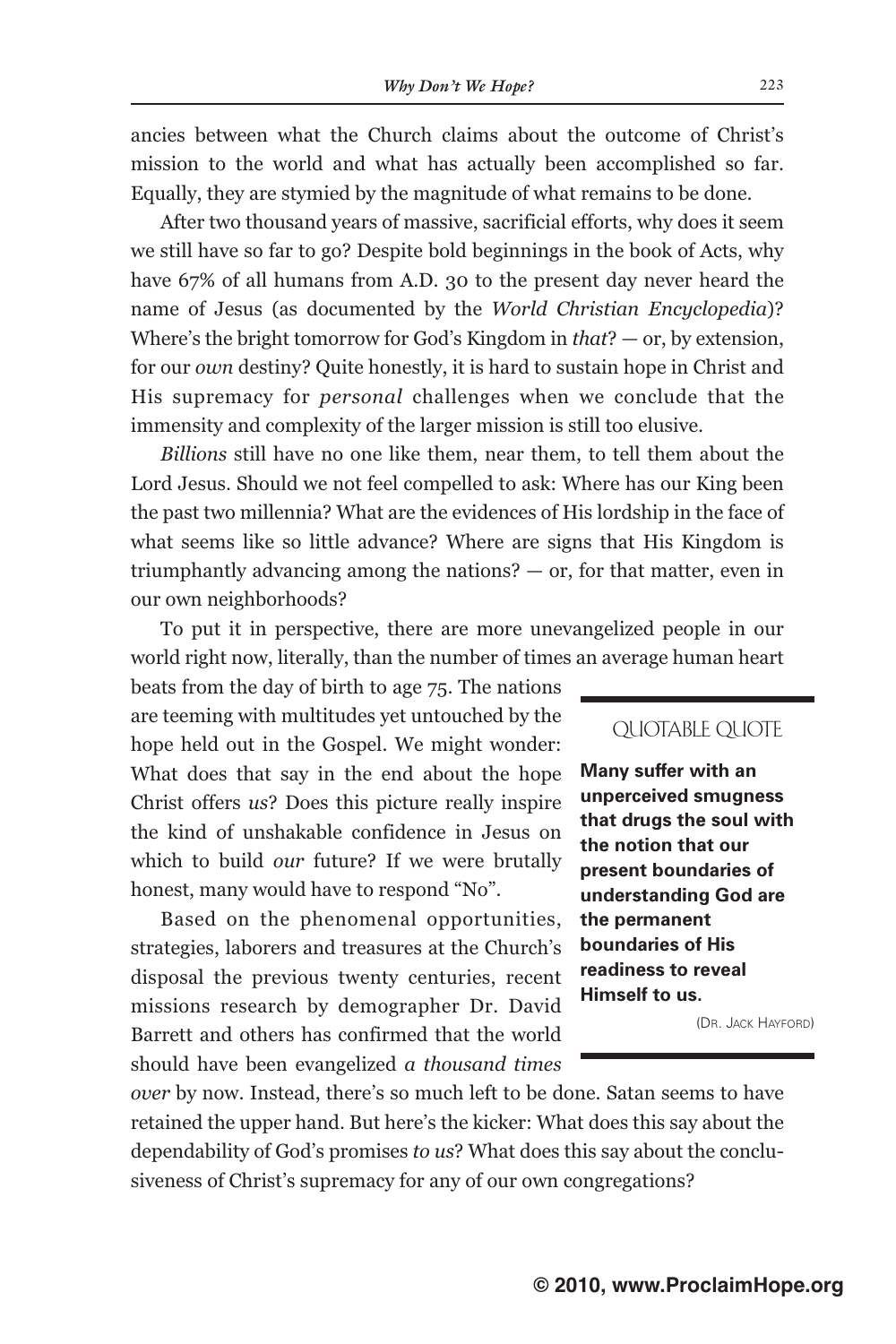This crisis of hope (and supremacy) haunts us yet another way. During the past one hundred years there have been more Christians worldwide martyred for their faith than in all the rest of Church history. In the Sudan, for example, hundreds of thousands of our brothers and sisters have been intentionally and systematically starved, slaughtered or sold into slavery by an oppressive Muslim government. What may *those* believers hope about a Christ who conquers amidst suffering? Where are the manifestations of His Kingdom for *them*? And what does this say about God's promises to lead any of us in Christ Jesus' victory procession (2 Cor. 2)?

What feels like a string of dashed expectations for outreach among the nations now haunts the *local* mission of our churches, as well. Surveys suggest that in the last 20 years 80% of American churches have been identified as either stagnant or dying in membership. This failure disheartens the very community that professes to follow the King of Heaven's Armies. It mocks the people who aim to proclaim the claims of the One called "the assurance of all the glorious things to come" (Col. 1:27, *Phillips*). Make no mistake: *This is merely the crisis of supremacy in different "clothes".*

#### **THINK WITH ME …**

### **How have we lost hope due to personal disappointments with Christ?**

Hopelessness sneaks up on many of us in much subtler ways than we've explored so far. It multiplies within the murky pools of hidden disillusionments with God's promises. The most disabling form of despair any Christian can experience is this: *Our personal, secret disappointments with Christ Himself.*

Frankly, this tragedy is more prevalent in our churches than most care to confess. Many have concluded privately that they will never consistently experience what the Bible says an abundant life in Christ looks like. They've not been transformed into genuine Christlikeness — they know this. The victorious Christian life has not unfolded the way they thought it was supposed to work, and they're deeply confounded by this fact. Despite a few encouraging exceptions on a broad range of moral issues, current research by Barna and Gallup verifies there's little measurable difference between the quality of character found in Christians versus the life-ways of non-Christians in America. Why has Jesus made so little difference in us?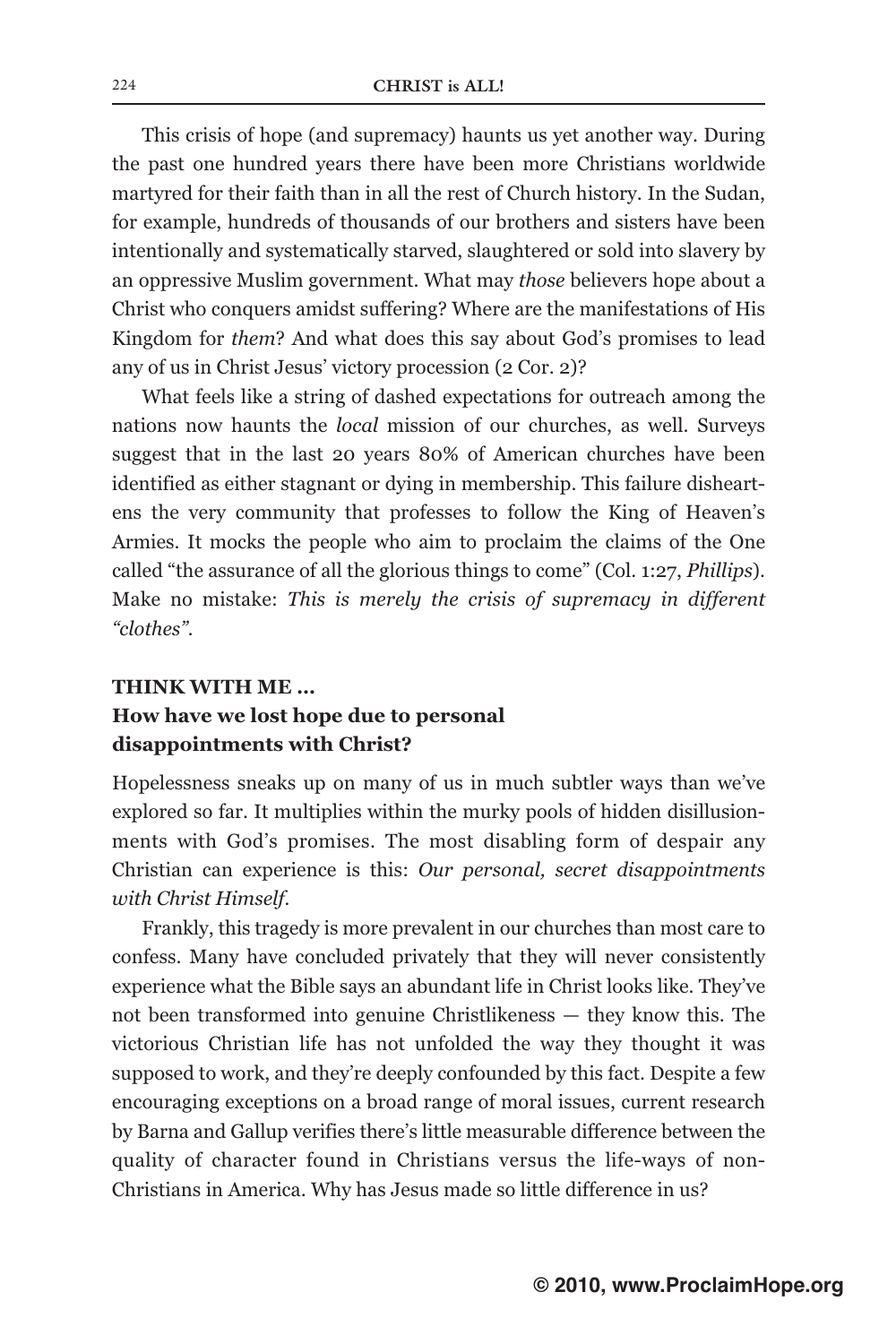Unmet longings for promised spiritual advances, in heart and hearth, suggest that Christ somehow has *failed* us. He has not brought to pass what

we have every right to expect from Someone who declares to utterly love us while at the same time holding sway over an entire creation. If truth were told, you and I have probably backlogged a bushelful of prayers for help and healing that inexplicably still remain unanswered.

On the surface we may teach and sing about God's mighty acts in Scripture. But in more reflective moments most of us are needled with nagging doubts about the whole story. Will the outpourings of God's blessings — Jesus' resurrection power that we've been told can conquer, above all, our battles with  $sin$  – ever become tangible *reality* in our lives?

As psychologist John Eldredge reminds us, such doubts can unleash "the most poisonous" lies in Satan's arsenal. Using them to intensify every other form of hopelessness, the Tempter whispers: "For you personally, *things will never, ever change!"* Once we buy into that definition of our destiny, expectations toward the King fizzle for sure.

If what I've described feels familiar, remember *you are not alone.* Take a look at the smiling saints around you politely perched in their pews while singing God's praises on a Sunday morning. Scores harbor secret sorrows just as you do. Their horizons are confined to the same fog of fleeting QUOTABLE QUOTE

**If for all practical purposes we believe that this life is our best shot at happiness … if this is as good as it gets, we will live as desperate, demanding, and eventually despairing men and women.… All our addictions and depressions, the rage that simmers just beneath the surface of our Christian façade, and the deadness that characterizes so much of our lives has a common root:We think this is as good as it gets. Take away the hope of arrival and our journey becomes the Battan death march.The best human life is unspeakably sad.**

(DR. JOHN ELDREDGE)

dreams we all experience from time to time. They assume that once Sunday service is over, the coming week will leave the sighings of their souls still unsatisfied by the Savior.

Instead of pressing into God's promises many of us nurture inwardly what I call a *"tentative spirit"* toward the Lord Jesus Christ. Like the state motto of Missouri "Show Me", we bargain with God. It's as if we say, "From now on, God, I'll believe your promises in Christ only when You *show* me!" We might not verbalize it quite that way, but the attitude lurks deep inside.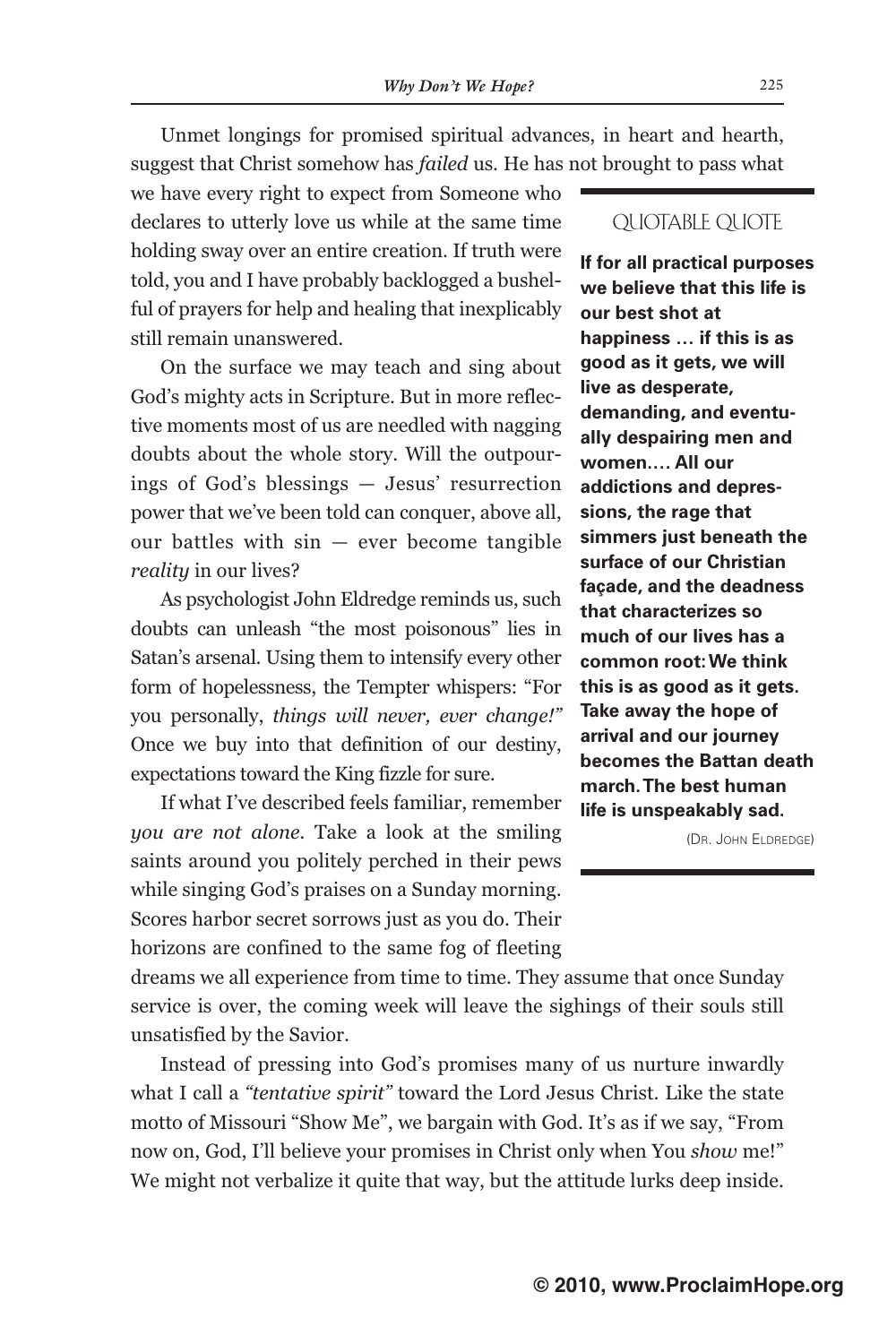We simply can't forget the times it seemed God did not come through for us even after we pleaded with Him for deliverance. When the pastor's sermon mentions miracles from Heaven, quiet suspicions nurture a suffocating cynicism inside our souls.

With reticence we wonder if we'll ever know consistency in how God fulfills the possibilities proclaimed from the pulpit. In the words of Brennan Manning, loss of confidence in the overarching dominion of God's Son causes "incalculable harm to Christian spirituality", leaving in its wake "the flotsam of distrustful, cynical Christians, angry at a capricious God".

We just never say so aloud.

### **THINK WITH ME … What happens if we don't get to debrief our disappointments with Christ?**

It's regrettable that no forum exists in most churches today where Christians may openly confess their disillusions. There's no spiritual "emergency room" where we might join others to diagnose and treat our struggles. We have no place to debrief the soul's pain, no "safe haven" to explore troubled hearts, no mutually supportive ways to dismantle crises of hope. Instead many practice what Dallas Willard calls a "conspiracy of silence" by covering up the ways our lives contradict the claims of Biblical promises. In other words, *we live in denial.*

Things deteriorate further as we stand aloof from signs of new beginnings. We're alarmed whenever God appears to be urging us to trust

#### QUOTABLE QUOTE

**Spiritual strongholds in the Church are the mindset impregnated with hopelessness that causes the believer to accept as unchangeable something that he or she knows is contrary to the will of God.**

His Son "just one more time" for prospects that seem either too good to be true or have appeared elusive in the past. We tremble at the thought that if renewed reliance on Christ evaporates, it may permanently shatter our ability to trust Him for anything enduring, especially an eternity with the saints in glory. I mean, how can we ever dare risk finding out that Christ *Himself* may not be totally dependable — that He may be somehow neither sufficient nor supreme?

Finally something inside of us starts to *die*. Disappointments that lead to fear petrify eventu-

(DR. ED SILVOSO)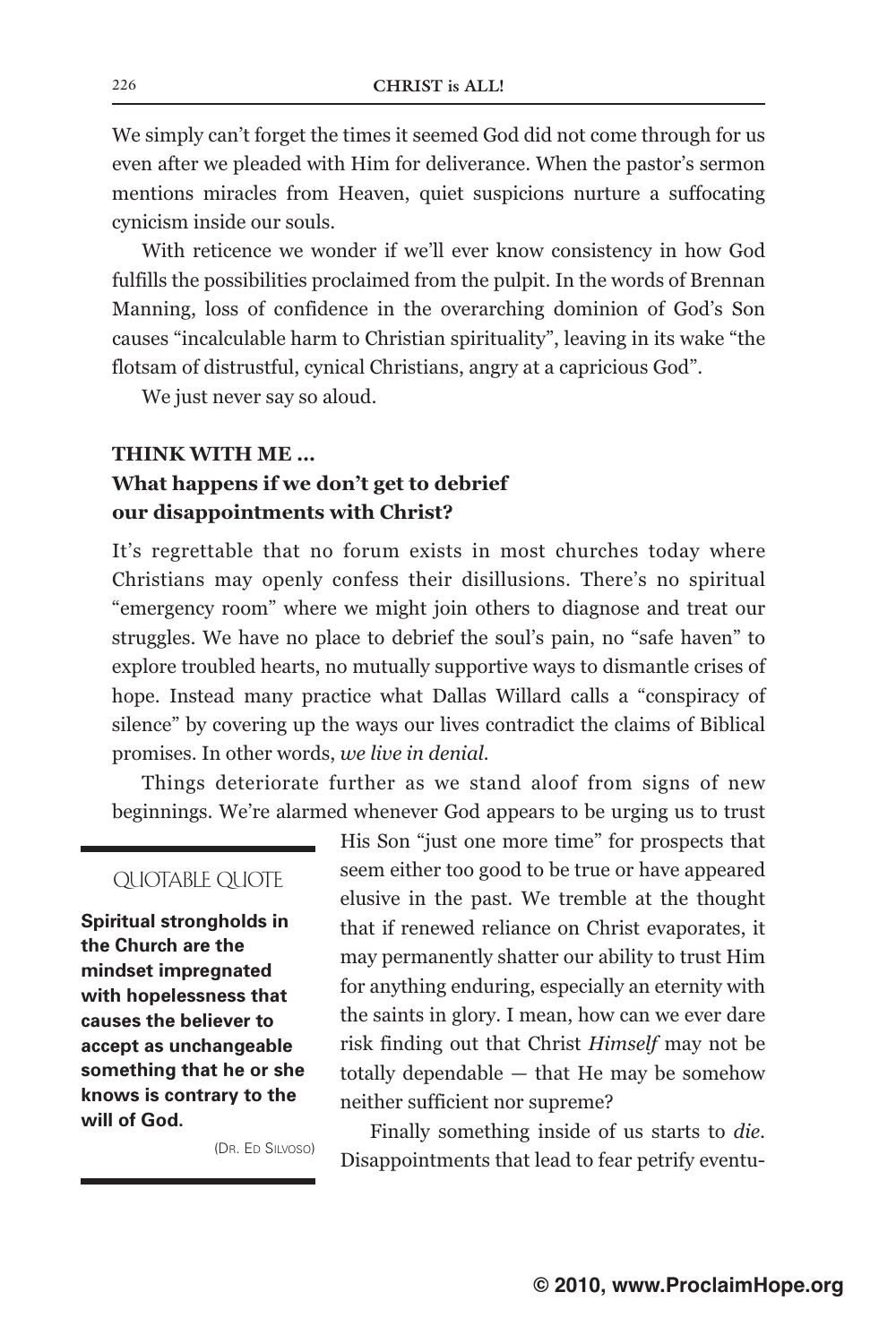ally into a hidden *hardness of heart,* formed mostly for our own protection to help us avoid ever experiencing again the trauma of disillusionment with the Son of God. We garrison our feelings to fend off the pain of future betrayals. We forego any expectations toward Christ that might be dashed as before.

Does any of this sound familiar to you? As I'm sure you've suspected by now, I'm speaking out of my own pilgrimage here. I have waged the battle with hopelessness at a level that even the pagan world never faces! Why? Because, as I said earlier, for all believers any loss of hope *mocks* our main message that God's Son is Ruler over our total existence. It challenges our claims to the victory that defines the destination for which we trust in Him. If the promises of God seem to fail *us,* then as believers we are doubly doomed. Paul speaks to this when he concludes in 1 Corinthians 15: "If only for *this* life we have hope in Christ, we are to be pitied more than all men."

A diminished vision of Christ leaves Christians functioning more like *mirrors* than *windows.* We tend to reflect the hopelessness of unbelievers around us instead of providing them ways to gaze out upon the wide-open spaces of Kingdom promises. We shrink from inviting our friends to look through our eyes at the wonders of the Son of God because we ourselves need our own sight restored.

There's far more to this drama than bearing up under individual heartaches. At stake is the potency of our vision for the future of God's Kingdom. At stake is the breadth of the belief that will dominate the Church and its mission throughout the 21st century. *What I have just explored with you in this chapter is the ugly underside of the crisis of supremacy.*

# **THINK WITH ME … How is all this paralysis evidenced in the Church's prayerlessness?**

Without question one of the most pervasive manifestations of paralysis is the phenomenon of *prayerlessness*. It is far more prevalent throughout the Christian community than most care to admit. Too many churches and ministries today hobble along with a painfully persistent "prayer vacuum". For many, weekly prayer meetings are literally non-existent. Those scheduled are attended at best by just a handful of stalwart saints.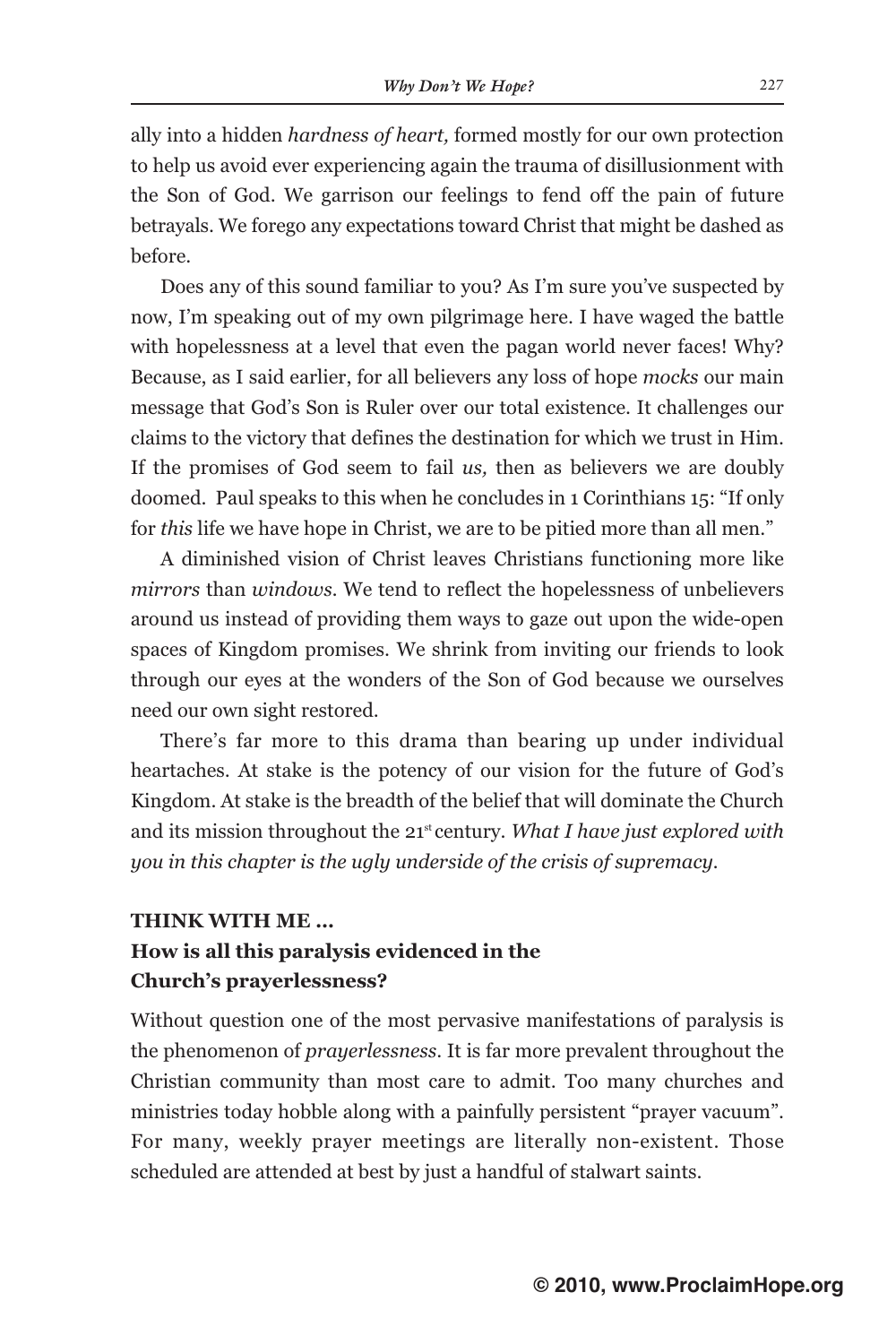Prayerlessness in the Body of Christ is not only a *reason* for our frequent feelings of impotence before life's challenges. Prayerlessness is also the *sign* of a deeply-rooted (often unsuspected) paralysis already upon us. It rises from our busyness, our self-reliant service to Christ, our feelings of frustration over the failures of Christ's mission and our heartaches over a host of disappointments with Christ. But in the final analysis prayerlessness is really evidence of a pre-existing shortfall in our vision of the glory of Jesus. It bears witness to our shriveled sense of His supremacy. No believer or church is moved very often to pray Kingdom-sized prayers when faith is crippled by impoverished understandings of His claims. Who wants to pray if he or she assumes people or situations are beyond experiencing divinelyorchestrated breakthroughs?

For all practical purposes prayerlessness is like slamming the door in the face of Jesus. When we reject the possibility that God might be able, willing and ready to do something extraordinary on behalf of those who call on Him in the name of His Son, we function less like apostles and more like *agnostics*! Think of it: Christian agnosticism. It is the attitude expressed by believers who lack the courage to believe; who doubt the possibilities of tangible spiritual successes anytime soon; who live with a gnawing fear of further failures just around the bend; who have disqualified themselves from ever experiencing a Redeemer who accomplishes in them and through them that which is exceedingly, abundantly above and beyond all they might ask or think by His power at work within them (Eph. 3).

Some suggest we call this form of Christian hopelessness *"ig-*nosticism" because it ultimately rises out of our ignorance of key dimensions of Christ's dominion. If this is so, nothing short of a spiritual awakening to God's Son may ever reverse the curse.

# **The Battle for Hope is a Struggle for the Soul of the Church**

*(Luke 1:26-38, 46-59, 76-79)*

Former first lady of the Soviet Union Raisa Gorbachev observed shortly before her death in 1992: "There is a struggle going on in my nation for the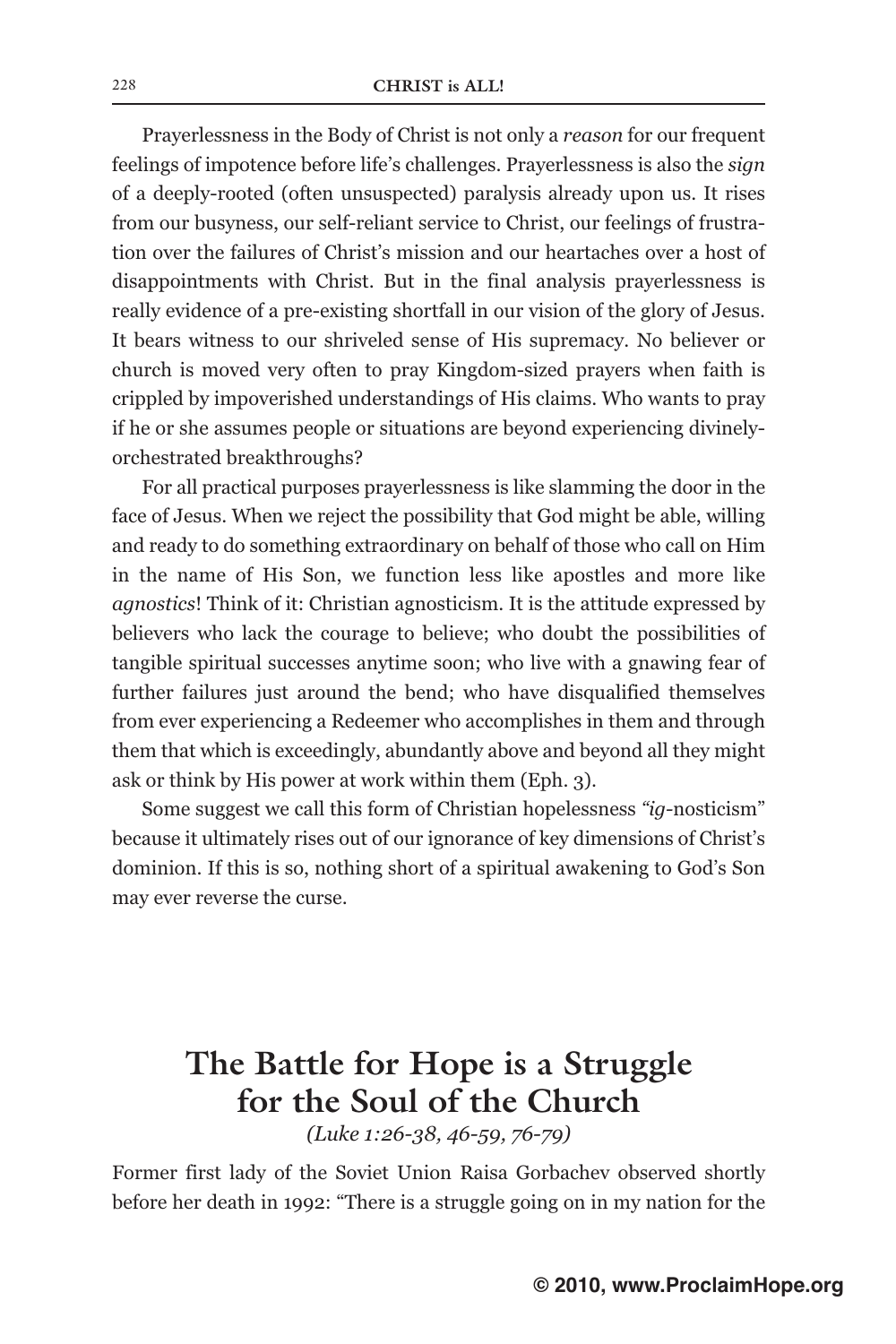soul of my nation. It is a struggle between good and evil, between truth and treachery, *between hope and disillusionment."*

For me her observation reaches beyond the political landscape in Russia. What I mean is this: Christians everywhere are embroiled in a similarly sobering struggle, a struggle for the heart of our worship before Heaven and for the health of our witness to the nations. It is a battle not only for the soul of a country but for the life-breath of the Church in the current generation.

As we've seen in this chapter, the issue ends up being a very *personal* struggle. It's a tug-of-war between hope and disillusionment inside our own hearts. We wrestle with competing visions. The truth of the greatness of God's Son fights to reverse uncertainties that, left unchecked, paralyze our obedience to Him. We need to hear again about the hope His suremacy can bring. It is *this* hope we've been called to proclaim to one another. It is *this* hope for which we must campaign among the churches. Because it is *this* hope that can lead believers out of the crisis and back into an experience of everlasting triumphs through Him who sits at the Father's right hand.

More than a few Christians have prevailed in the battle, however. For many the crisis of supremacy has been substantially confronted and cured. In light of what we just discussed above, it is no small thing that millions of them are exhibiting this fresh "awakening to Christ" by the fact that they *are* praying like never before and are praying for fellow believers to be reawakened at the same time.

In travels to many nations I have met personally with ordinary Christians who are not only praying but also changing the world around them in marvelous ways *because* they were restored to triumphant hope in Jesus … and then acted on it.

I'll always remember sitting with Mother Theresa many years ago in her tiny, sparsely-furnished stucco office in Calcutta. We were talking about the far-flung ministries of her Missionaries of Charity founded decades earlier. Behind her was a weathered, hand-drawn map of the world with inked lines radiating out of one of India's most desolate cities and flowing to cities all over the globe. The poster indicated the extent of the nuns' outreach. Across the top was printed their motto. It went something like this: "Ministering to the poorest of the poor, we will preach the Gospel of Jesus Christ to all the nations of the world."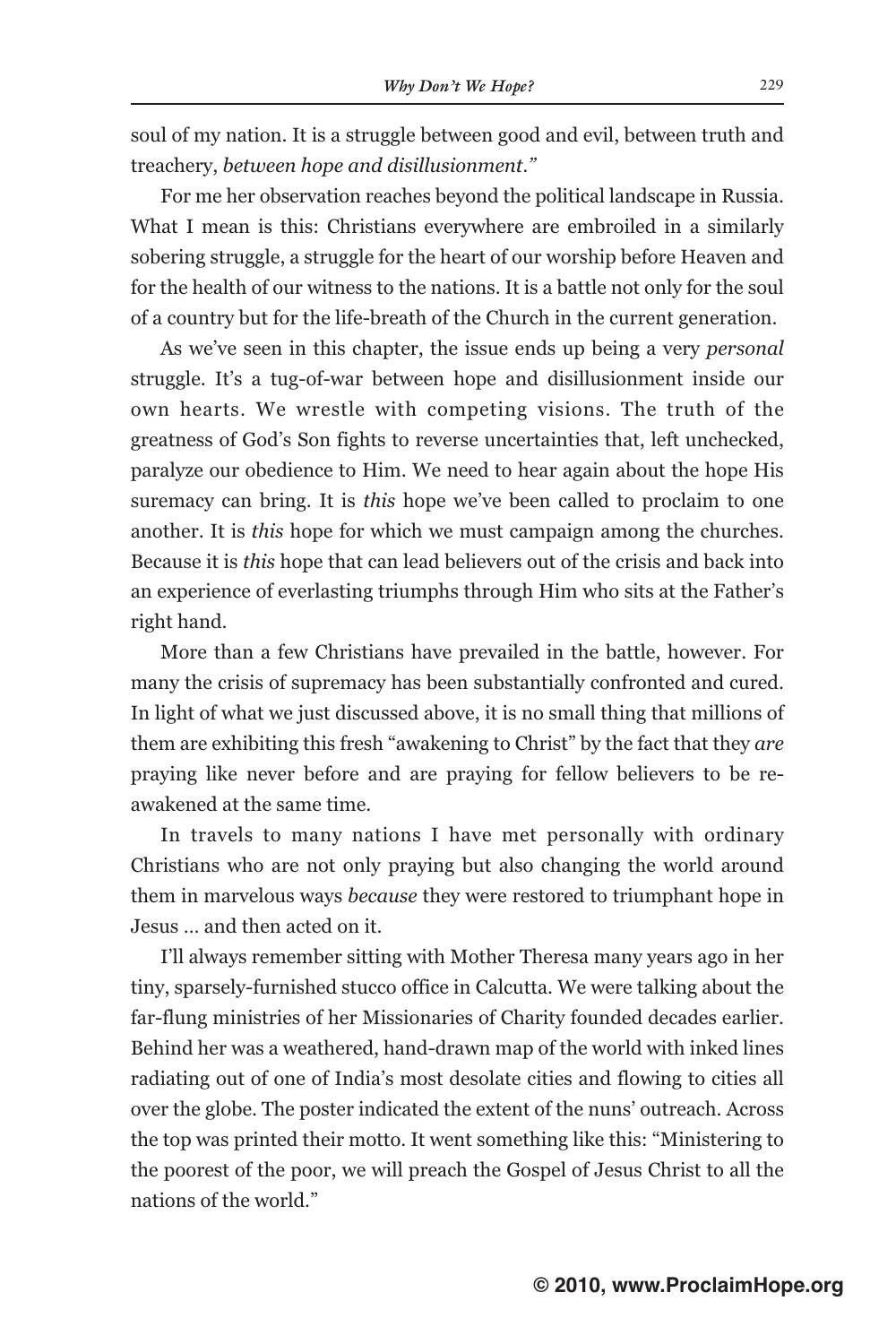That day with delicate animation Mother Theresa told me of great expectations toward God that propelled her in her work. But she affirmed this could be sustained only as she spent the first hours of each day in prayer, re-devoting her life to the lordship of Christ. A short while later as we toured her "Home for the Dying", I had an extraordinary sense that Jesus was present among us revealing a measure of His victory over death. I could see Him at work in the destitute men and women lying on cots before me as He filled them with Heaven's hope — the very same hope that sent her missionaries back into the streets to rescue others like them, day after day after day.

That one afternoon permanently spoiled me for anything less for my own life. In her little corner of Calcutta I was challenged on the shallowness of my own service to Christ. I became desperate for deliverance from my own poverty of *spirit* — from every shortfall of hope that might cripple involvement in Christ's global cause. Haven't you ever sensed the same need to be re-awakened to hope in the supremacy of God's Son?

#### **THINK WITH ME …**

## **How much do** *Christians* **need to be re-awakened to a larger hope in Christ?**

One Sunday in church not too long ago just after the opening prayer our congregation recited the *Nicene Creed* in unison. As we did, I reflected on the eternal truths contained within. Regarded as one of the premiere documents of Church history, the creed was developed by an all-church council in the  $4<sup>th</sup>$  century. As we spoke it aloud line by line, I wondered to myself: How many of these insights on Christ determine my daily outlook on life's challenges? What practical impact do these characteristics of my Redeemer have on the anxieties that drive so many of my daily decisions? How should this confession help me develop a greater hope  $-$  a more *sustainable* hope — beyond what any non-Christian could ever experience? How often, I wondered as we came to the last line, do I respond to life in a way that does justice to this glorious  $4<sup>th</sup>$  century acclamation?

That morning we confessed:

- One Lord Jesus Christ
- Only begotten Son of God
- Begotten of the Father before all worlds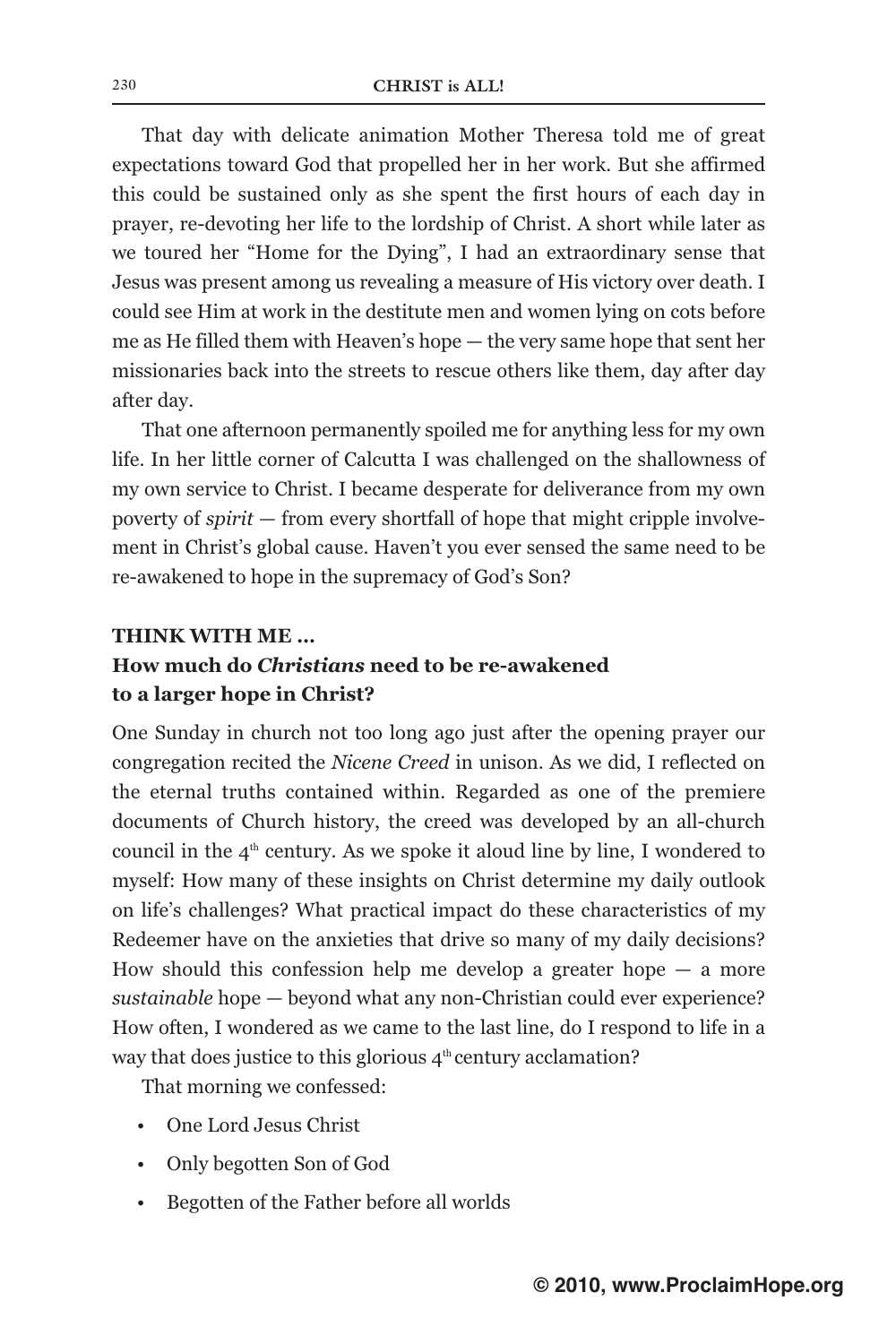- God of God
- Light of light
- Very God of very God
- For our salvation came down from Heaven
- Incarnate by the Holy Spirit
- Ascended into Heaven
- Sits on the right hand of the Father
- Will come again with glory to judge the living and the dead
- Whose kingdom shall have no end
- To be worshipped and glorified with the Father and the Spirit

Mentally, of course, we would all assent to each truth spoken in unison. How could we do otherwise? Each rings out the glories of our Lord. But when I get right down to it, I must admit that this confession does not always provoke me on any practical level to re-shape my day-to-day activities as His disciple. Too rarely do these truths set the tone for weekly worship with my church family. Too rarely do they inspire me to sacrificial giving to missions. Too rarely do they incite in me trust in God for tomorrow's demands at the office.

Unfortunately, I'm not alone. Many have not yet reclaimed the kind of comprehensive Christology we need for a restoration of enduring hope throughout the Church. Too few are convinced, at the moment anyway, that a crisis of supremacy has overtaken us (by whatever name we choose to call it). Fewer still are ready to engage it with urgency as if our lives depended on it – which they do!

#### **THINK WITH ME …**

#### **How is** *passion* **affected by the battle for hope?**

For the moment some readers might remain hesitant or unconvinced about the current struggle for the soul of the Church. It may be helpful to examine the *second* fallout from the crisis of supremacy, our increasing loss of *passion.* We will do just that in chapter 8.

Why does the issue of passion need equal consideration? Let me illustrate. In his 12<sup>th</sup> volume of oral history *Hope Dies Last* Studs Terkel focused on the theme of how people get on top of hard times. He uncovered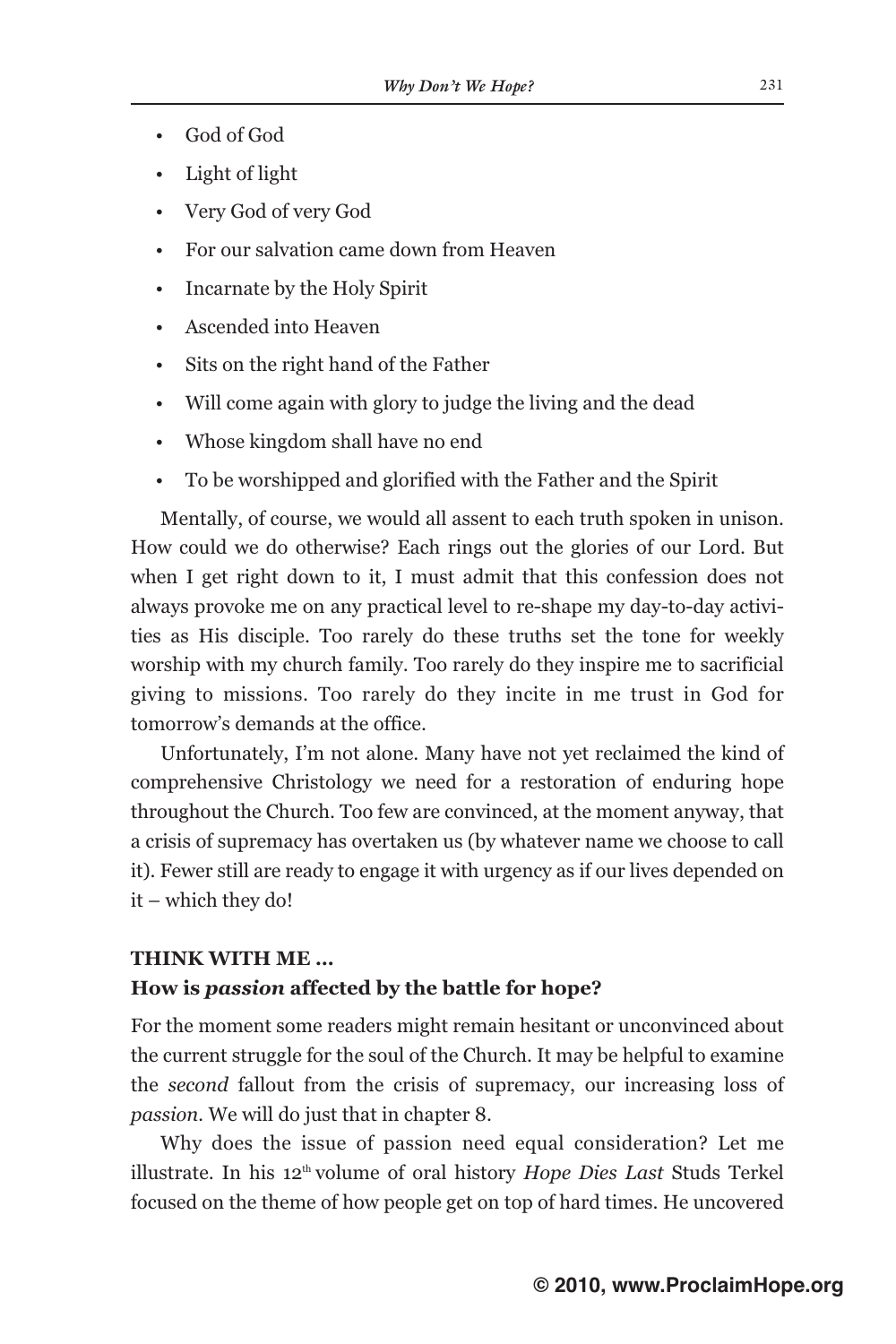a number of personal stories from activists who changed the world people of passion — from union organizers to war protestors to civil rights leaders. When asked, "What trait do most activists share?" he responded: "They have hope, and they imbue others with hope." Hope and passion walk together. As Terkel's research confirmed, the quality of one's passion for something springs from the degree of enduring hope that surrounds it.

This has powerful implications for the Church. Vision of the King of Kings (or our lack of it) pretty much determines the strength of our heart-felt zeal for His Kingdom. If hope in Him dies, the death of passion will not be far behind. One can't exist without the other because the one always quickens the other. Plummeting passion among God's people is one of the chief characteristics of the absence of Christ-exalting messages in the Church. Deflated desire provides indispensable insight into the serious nature of the crisis of supremacy. It is part of the struggle for the soul of the Church.

The way I see it, when it comes to confronting the crisis and finding its cure, the next chapter — *Why Don't We Care?* — may be precisely what the "Doctor" ordered!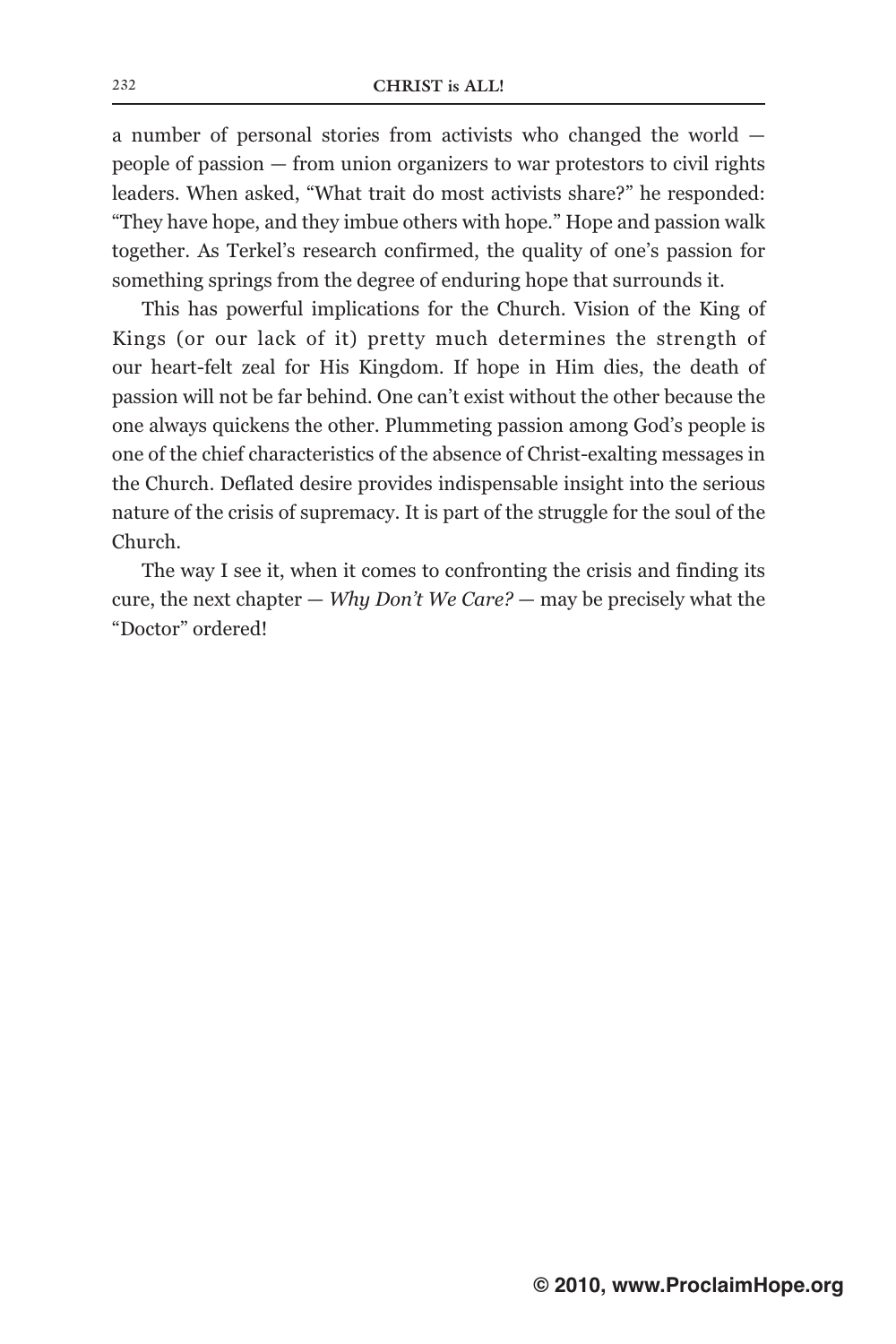# **Author's Extra Curricular Activity**

Please feel free to skip this final section and go straight to chapter 8: *Why Don't We Care?*

However, if you would like to work though some of the themes of chapter  $7 -$  if you would like to explore a little more the potential loss of hope in your own life — the following questions may prove helpful. At least they have been for me. They can help you pinpoint where *your* vision of Christ and His supremacy still needs to grow larger. They might guide you toward more of the hope you and I are meant to have.

But I suggest you reflect on these questions not only as they relate to yourself. Think as well about the Christians you fellowship with regularly. How do you think *they* would answer these questions? What might that tell you about the nature of their own struggle to sustain a vibrant hope in Jesus as Lord?

- **• Who really is the Christ to whom you were converted in the first place? In what kind of Lord did you seek to place your eternal hope at the beginning? Did you knowingly receive Him for who He is as the Son of God, full of majesty and authority? Even more importantly, do you sense that He truly** *conquered* **your heart that day, the way a King of Kings has every right to do? Do you sense that as reigning Lord He** *still* **maintains full sway over you right now? How would you describe this relationship?What do your answers tell you about the "state of hope" for your life? (Or for your congregation?)**
- **• Are you** *convinced* **all the promises of God are really and truly summed up in His Son? Or do you still struggle with hopelessness? For you, are His promises as sure as the fact that He's alive from the dead? Do you view God's promises as** *totally available* **to you in Christ Jesus? Do you know Him as trustworthy, as the One on whom you can depend without reservation? Do you expect Him always to be sovereign and sufficient for you? Do you expect Him to back His claims that He will ultimately overrule with victory in every challenge you confront? If so, how do you exhibit such convictions?What kinds of practical differences does this make in your daily walk with Him? Do you consider**